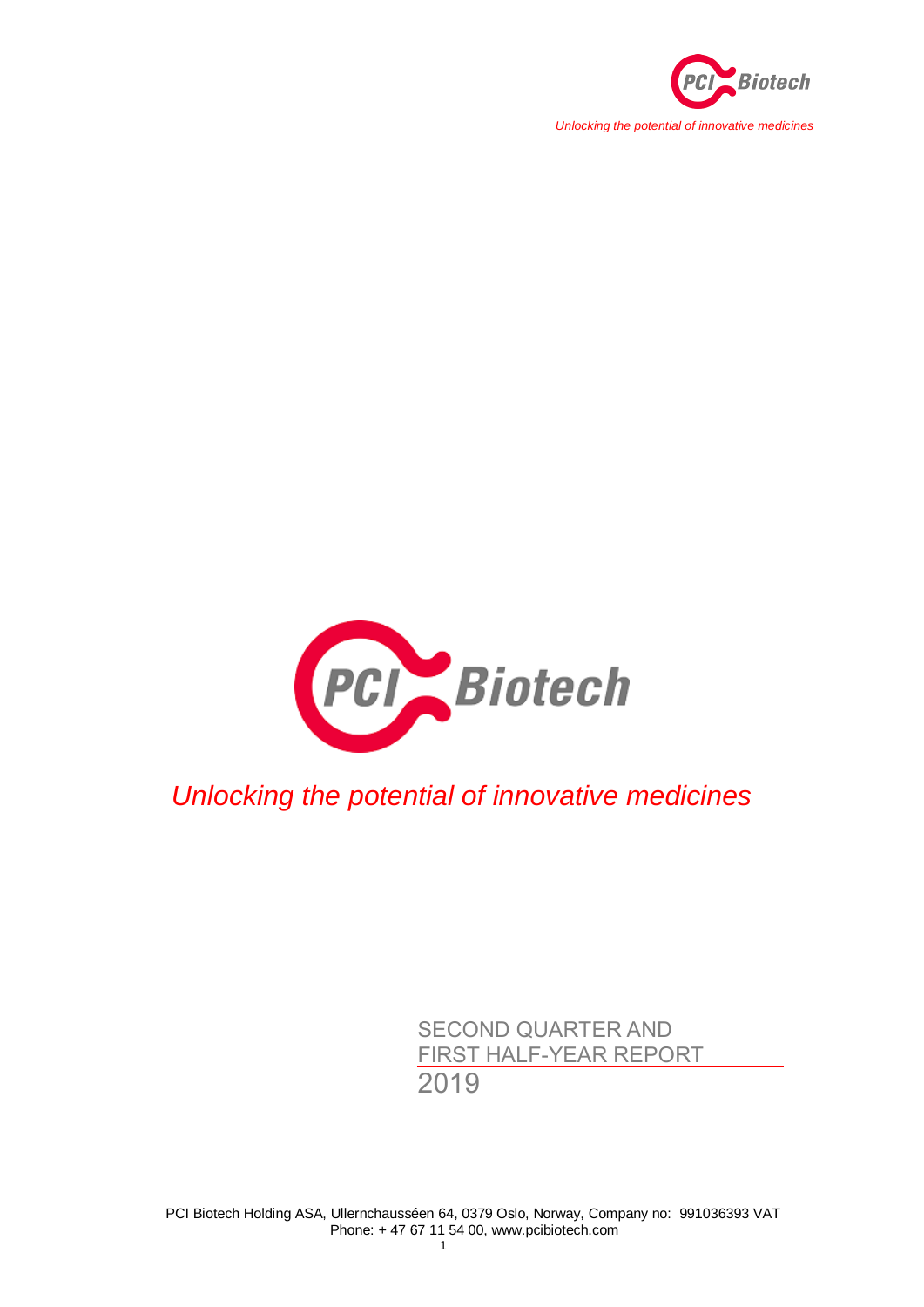## **LEVERAGING THE PCI TECHNOLOGY IN THREE DISTINCT AREAS**



## **TRIGGERED ENDOSOMAL RELEASE**

## **ABOUT PCI BIOTECH**

PCI Biotech is an oncology-focused biopharmaceutical company headquartered in Norway and listed on the Oslo Stock Exchange. The company develops novel therapies for the treatment of cancer through its proprietary photochemical internalisation (PCI) technology originating from the world-leading research at the Oslo University Hospital – the Norwegian Radium Hospital. The PCI technology works by inducing light-triggered endosomal release that is used to unlock the true potential of a wide array of therapeutic modalities, such as small molecules, vaccines and nucleic acids.

PCI Biotech's lead programme is fima*CHEM* with the photosensitiser fimaporfin (Amphinex®). A first-inman Phase I study of fimaporfin in cancer patients with encouraging early signs of tumour response has been published in the renowned medical journal the Lancet Oncology. This was followed by a Phase Ib study in bile duct cancer patients that delivered encouraging early signs of tumour response and survival, and in May 2019 the company initiated the pivotal RELEASE study in this high unmet need orphan indication. The second programme fima*VACC* is a vaccination technology that applies a unique mode of action to enhance the essential cytotoxic effect of therapeutic vaccines. Successful clinical proof of concept in a Phase I study in healthy volunteers was achieved in May 2019. The third programme fima*NAC* is a technology for intracellular delivery of nucleic acids that follows a collaborative development approach, with established collaborations with several key players in the field.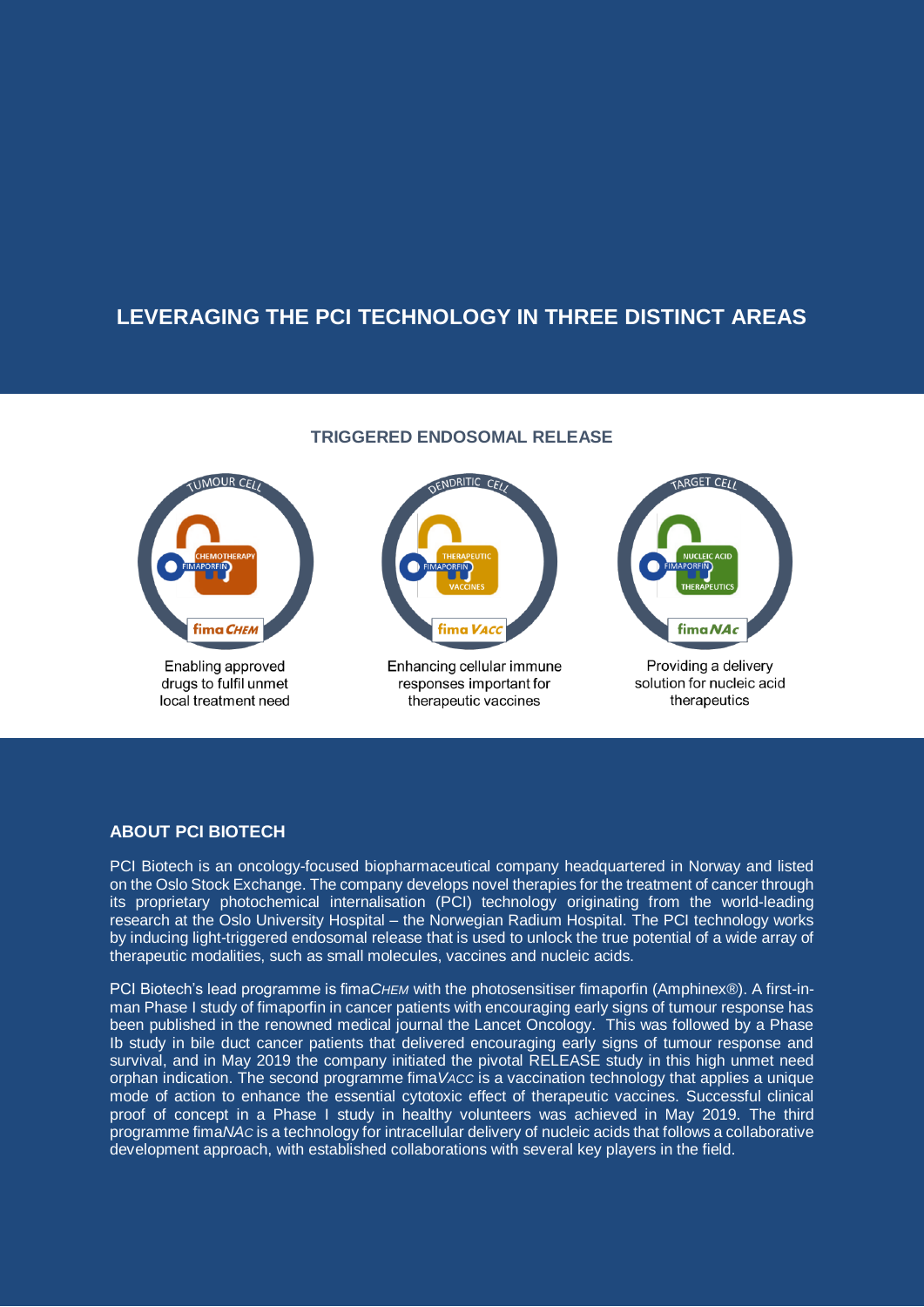

## **Highlights**

- **fima<sup>C</sup>HEM**
	- **First patient enrolled in the RELEASE study**
	- **Regulatory and ethics approvals for the RELEASE study achieved in two thirds of the planned countries, including USA**
	- **Almost half of the RELEASE study sites opened and actively screening for patients**
	- **Initiated feasibility study in Asia with the aim of including sites in 2020**
	- **Completion of the full Phase I study, with successful safety read-out for repeated treatment**
	- **Presented Phase I data at key conferences in Asia-Pacific and US**
- **fima<sup>V</sup>ACC**
	- **Successful clinical proof-of-concept with enhanced immune responses**
	- **Preclinical publication in high-impact immunology journal (subsequent)** event)

## **fimaNA<sup>C</sup>**

- **Promising response on patent application for mRNA delivery** (subsequent event)
- **Final extension of the top-10 pharma research collaboration** (subsequent event)

## **Corporate**

 **Further strengthened the Scientific Advisory Committee and the Board of Directors**

## **Key figures**

| (In NOK 1,000)                          | 2019     | 2018     | 2019           | 2018           | 2018           |
|-----------------------------------------|----------|----------|----------------|----------------|----------------|
|                                         | 1H       | 1H       | Q <sub>2</sub> | Q <sub>2</sub> | <b>FY</b>      |
| Other income                            | 4 8 5 0  | 4 3 7 5  | 2 4 2 5        | 2 1 3 7        | 9585           |
| Operating expenses                      | 49 829   | 26 230   | 29 4 7 5       | 9 3 3 0        | 54 104         |
| Operating results                       | -44 979  | $-21855$ | $-27050$       | $-7193$        | $-44519$       |
| Net financial result                    | $-4089$  | 206      | 806            | 83             | 9739           |
| <b>Comprehensive income</b>             | $-49068$ | $-21649$ | $-26\,245$     | -7 110         | $-34780$       |
| Cash & cash equivalents                 | 301 621  | 28 4 05  | 301 621        |                | 28 405 349 326 |
| Net cash flow from operating activities | $-41969$ | $-22428$ | $-25489$       | $-12326$       | $-30297$       |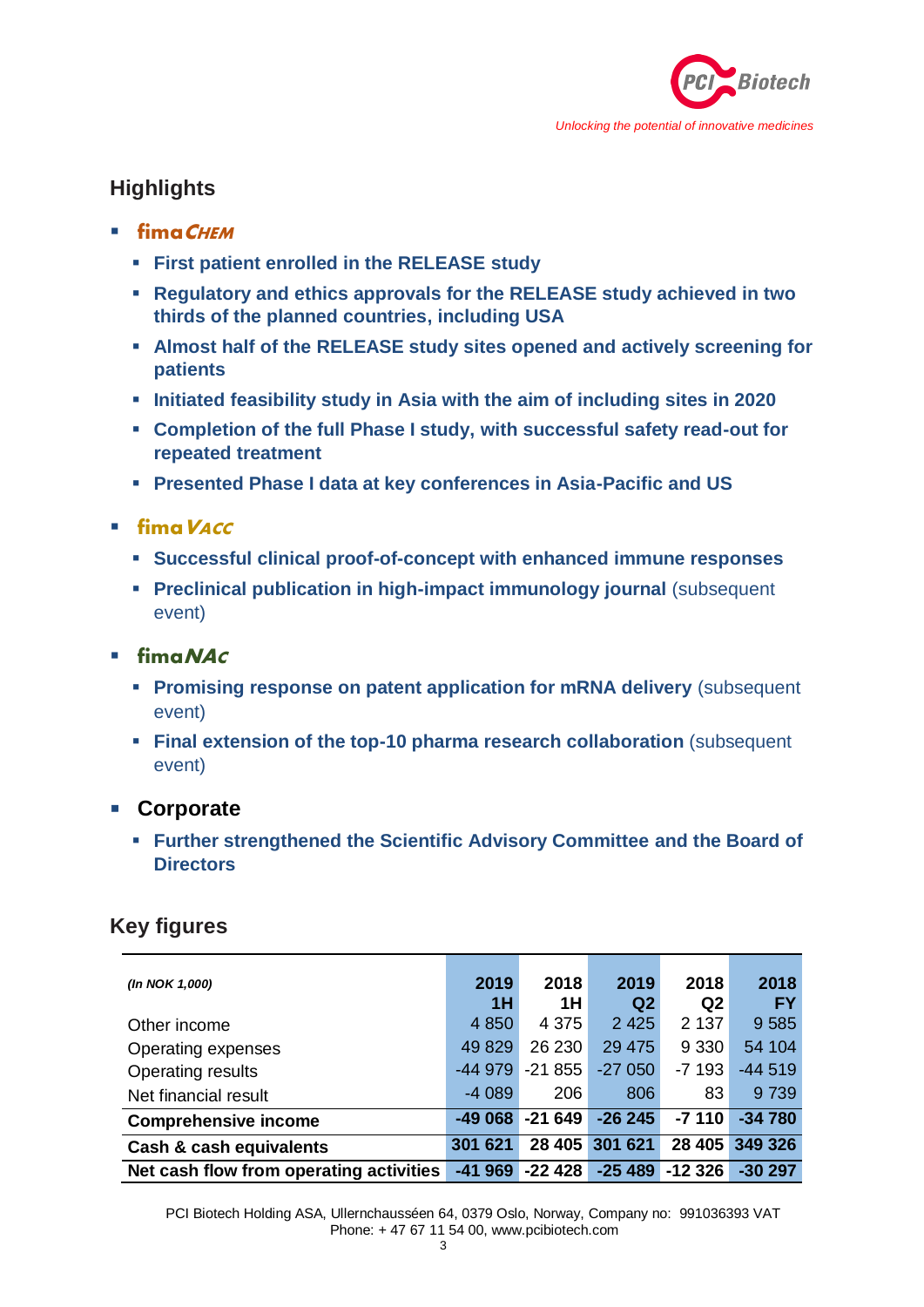

## **Operational review**

First patient enrolled into the pivotal fima CHEM "RELEASE" study, successful clinical **proof-of-concept of fima***VACC* **and extension of the fimaNA<sup>C</sup> collaboration with a large pharma company**

**The pivotal RELEASE study in bile duct cancer enrolled its first patient in May 2019. The study is initiated with up to two fima***CHEM* **treatments, based on the final confirmation of safety that was reached in April 2019 in the Phase I extension study. The overall survival data for Phase I patients receiving the pivotal study dose are encouraging, suggesting a clear improvement over the best comparable published data in this highunmet need orphan indication. By mid-August 2019, regulatory and ethics approvals have been achieved in 9 countries including USA, with 15 European RELEASE study sites open for enrolment. Bile duct cancer has a higher prevalence in Asia and a feasibility study for selection of Asian sites has been initiated, with the aim to include Asian sites in 2020. PCI Biotech's focus is now to bring fima***CHEM* **to the market for the treatment of inoperable bile duct cancer through successful completion of the RELEASE study with potential accelerated approval at interim analysis.**

**The translation of the vaccination technology, fima***VACC***, into humans was successfully completed in May 2019. The results of the Phase I study provide proof-of-concept by demonstrating improvement of immunogenicity of vaccines in healthy volunteers. The overall clinical data covering more than 90 subjects provide clinical support of fima***VACC***'s potential to enhance the cellular immune responses that are especially important for therapeutic effect of vaccines. A recent preclinical publication in the highimpact immunology journal, Frontiers in Immunology, further elucidates the mechanism of action and prerequisites for the efficacy of T-cell responses induced by fima***VACC***.**

**The fima***NAC* **research collaboration with a large pharma company was recently extended with six months to the end of December 2019 and thereafter the companies have agreed to use the following six months (until end of June 2020) to evaluate the potential for a further partnership. A positive international search report has been received on a patent application within the field of mRNA, which may generate valuable IP for the fima***NAC* **programme.**

**On the corporate side, the Scientific Advisory Committee has been further strengthened to ensure adequate scientific support for continued progress of the fima***VACC* **programme. The Board of Directors has by the appointment of Mrs Hilde Furberg been further strengthened with commercial experience and expertise.**



## **Overview of PCI Biotech's development pipeline**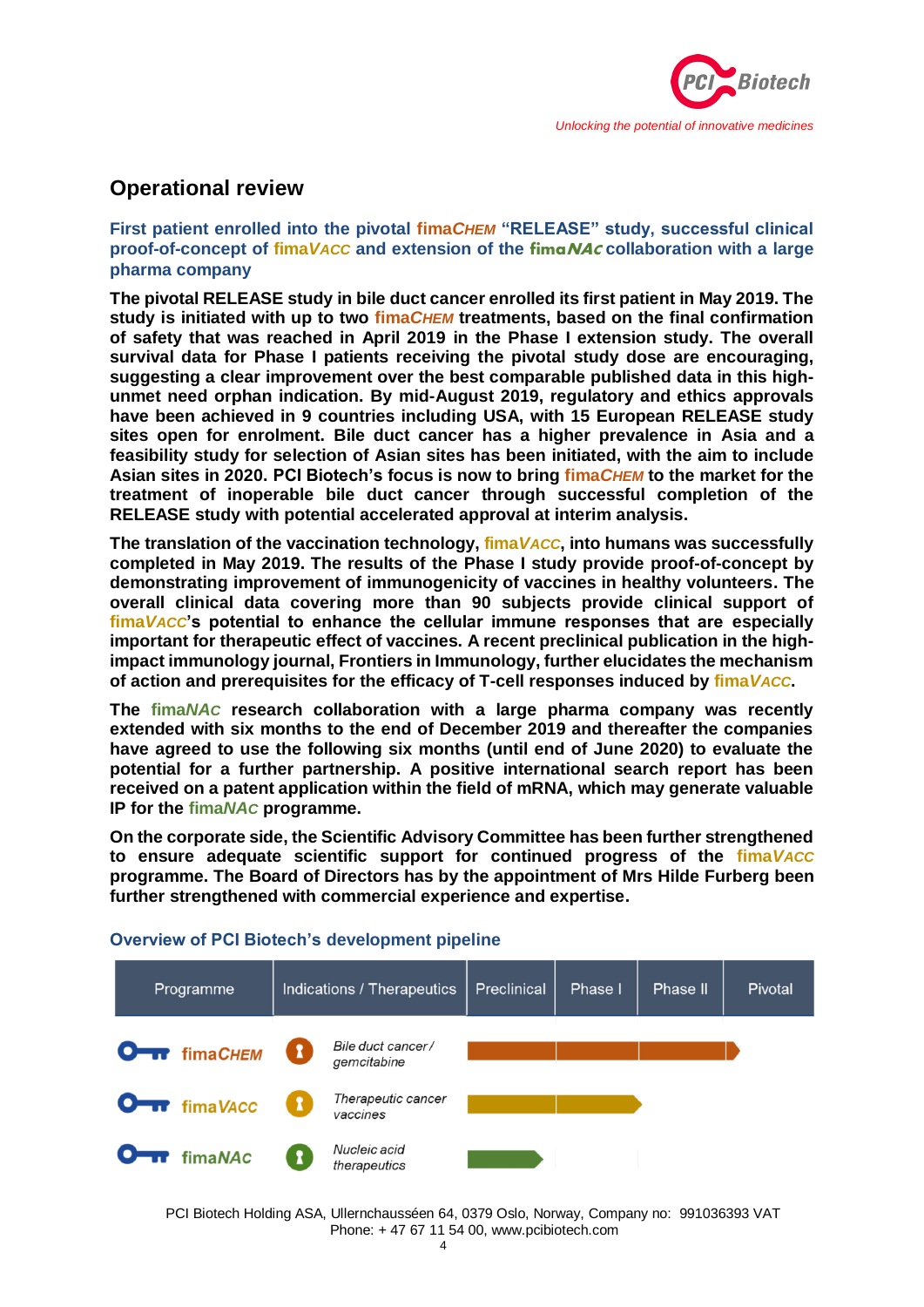

## **Development programmes**

## **fima<sup>C</sup>HEM**

The **fima CHEM** programme aims to fulfil unmet medical needs by providing localised targeted **enhancement of approved chemotherapies for the benefit of the many patients currently left without effective treatment options. fima***CHEM* **is currently focused on localised enhancement of the chemotherapy gemcitabine in the rare disease inoperable extrahepatic bile duct cancer (cholangiocarcinoma), with Amphinex® , the intravenous formulation of fimaporfin. RELEASE is a pivotal clinical study of Amphinex with the potential of accelerated/conditional marketing approval as a first-line treatment given the rare disease status and high unmet medical need in bile duct cancer.**

## **First patient enrolled in RELEASE and start-up activities according to plan**

The pivotal RELEASE study, with registration intent, enrolled the first patient in May 2019. The interim analysis of progression free survival (PFS) and objective response rate (ORR) for potential accelerated/conditional marketing approval is expected to be available in Q2 2022 (approximately 36 months from study initiation), while the final analysis is expected in Q3 2023 (approximately 50 months from initiation). The pivotal study will be executed in approximately 40 clinical sites that first are opened in 11 European countries, followed by a roll-out in the US from second half 2019. In addition, a feasibility study is ongoing in Asia with the aim to select the most appropriate RELEASE study sites for patient recruitment and market impact, and sites are expected to be opened in 2020.

Start-up activities are progressing according to plan with ongoing regulatory and ethics approvals and site contract negotiations. Regulatory and ethics approvals have been received for USA and 8 out of 11 planned European countries by mid-August (Norway, Germany, France, Spain, Belgium, Poland, Sweden and Denmark). The first site was opened in Norway in March 2019, while the first patient was enrolled into the study in May. A total of 15 sites in 7 different European countries were open for enrolment by mid-August 2019.

## **The design of the pivotal RELEASE study is based on regulatory interactions**

The pivotal RELEASE study design is based on the outcome of meetings with the two leading regulatory authorities, the European Medicines Agency (EMA) and the U.S. Food and Drug Administration (FDA). The study programme consists of a single open randomised two-arm study with 186 patients (93 patients per arm), having a control arm with the standard of care (SoC) treatment of up to eight cycles of the chemotherapies gemcitabine and cisplatin, and an experimental arm with up to two fima*CHEM* treatments in addition to SoC. The study's primary endpoint is PFS, with overall survival (OS) as a key secondary endpoint. The study includes an interim analysis of PFS (after 60 events) followed by analysis of objective response rate (ORR), with the potential of accelerated/conditional marketing approval as a first-line treatment.

## **Regular communication milestones**

The planned communication milestones for the pivotal RELEASE study will be quarterly updates on the number of countries and clinical sites open for recruitment. Other milestones and updates will be communicated as appropriate, including outcome of the IDMC reviews, as well as further details regarding timing and plan for interim analysis.

## **Completion of the full Phase I study, with successful safety read-out for repeated treatment in the extension part**

In April 2019 PCI Biotech announced final confirmation of successful safety read-out for the Phase I extension study in inoperable extrahepatic bile duct cancer patients evaluating the safety of two fima*CHEM* treatments. A total of 23 patients were enrolled in Phase I, which provided safety results and encouraging early signs of efficacy that support further clinical development in this orphan indication, which is currently left without effective local treatment options. Based on the positive safety data, the pivotal RELEASE study with registration intent is initiated with up to two fima*CHEM* treatments and will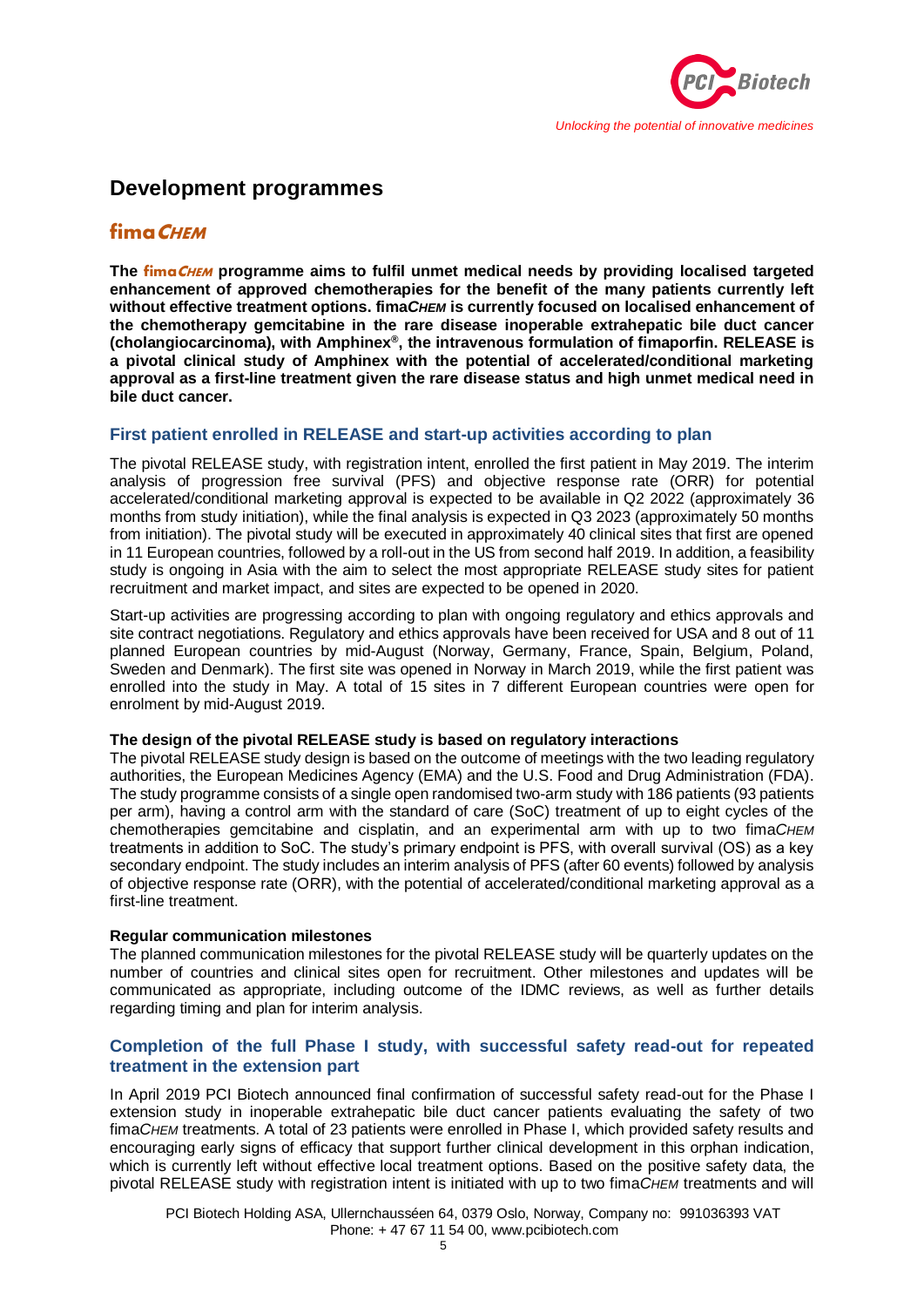

include a seamless safety review by an Independent Data Monitoring Committee (IDMC) when eight patients have completed two treatments in the pivotal RELEASE study.

Tumour response data from the full Phase I study (both the dose-escalation and extension part) shows that approximately 50% of the patients with radiologically evaluable tumours (N=15) had local tumour response according to RECIST criteria. Local tumour response in the bile duct is important to maintain biliary drainage and primary tumour response may therefore be more important for outcome than would be the case for many other cancers. The fima*CHEM* treatment boosts the chemotherapy effect locally in the bile duct, thereby directly targeting this area. Appropriate biliary drainage may provide the opportunity for patients to receive the maximum cycles of standard of care (SoC) including a second fima*CHEM* treatment and thereby improving patient outcome.

The dosing regimen in the pivotal RELEASE study is similar to the dosing regimen in the extension part of Phase I, i.e. up to two fima*CHEM* treatments of the fimaporfin dose applied in the last (4th) cohort in the dose-escalation part of Phase I. All the 23 patients enrolled in the Phase I study have been followedup post-study for survival. The fourth dose-escalation cohort comprised 6 patients and the extension part comprised 7 patients of which 5 received two treatments. These are both small patient groups with considerable heterogeneity and it is noteworthy that the average tumour burden in the extension group was approximately twice that in the fourth dose-escalation cohort. The median overall survival in the fourth dose cohort in the dose-escalation part ended at 21.7 months, with half of the patients exceeding 30 months survival including one patient still being alive more than three years after treatment. The survival data by end June 2019 for the extension part translates to an interim median overall survival of approximately 15 months (outcome range up to 15.6 months) including all 7 patients, with one patient still being alive. The emerging survival data by end June 2019 for all the patients that have received the pivotal study dose (N=13) showed an interim median survival of approximately 15 months (outcome range up to 15.6 months), with two patients still being alive.

### **Presented Phase I data at key conferences in Asia-Pacific and US**

The Phase I results and the pivotal study design and plans were in 1H 2019 presented at three key conferences to increase awareness about fima*CHEM* among both clinicians and patients: the US Cholangiocarcinoma Foundation Annual Conference in Salt Lake City, USA, the 3<sup>rd</sup> Asia-Pacific Cholangiocarcinoma Conference in Taipei, Taiwan and the International Photodynamic Association (IPA) World Congress in Boston, USA.

### **Bile duct cancer and the fima***CHEM* **technology**

Bile duct cancer originates in the ducts that drain bile from the liver into the small intestine. It is a rare disease where the annual incidence rate is 1-2 cases per 100,000 in the Western world, but higher in most Asian countries. Currently, there is no approved treatment specifically for bile duct cancer and the development pipeline for new potential treatments is limited. Additionally, bile duct cancer is characterised by a remarkable resistance to common chemotherapy, and the only possible curative treatment is surgery. As the majority of cases, however, present as inoperable, there is a high unmet need for new drug classes, improved treatment technologies, or alternative methods in order to increase overall survival and quality of life for these patients.

Today, the common treatment for inoperable extrahepatic bile duct cancer patients is stenting to keep the bile duct open, followed by chemotherapy, where a combination of the chemotherapies gemcitabine and cisplatin has become the SoC treatment. Gemcitabine is the most studied and used chemotherapy in the treatment of bile duct cancer, and its effect has been significantly enhanced by the fima*CHEM* technology in preclinical studies. Additionally, the bile duct is easily accessible for light application through routinely used endoscopic methods.

#### **Comparator data for inoperable bile duct cancer**

The median overall survival in the studies that established the chemotherapies gemcitabine in combination with cisplatin as SoC treatment in bile duct cancer was 11.7 and 11.2 months respectively (Valle *et al.* NEJM (2010) 362:1273-81 and Okusaka *et al.* BJC (2010) 103:469-74). In the latter study, gallbladder cancer patients had a poorer outcome and the median overall survival was 13 months when these patients were excluded. These results represent the best available published comparator data, but are not directly comparable to the data in the fima*CHEM* Phase I study. The published studies include a wide range of different inoperable bile duct cancer patients, while the fima*CHEM* Phase I study focuses on inoperable extrahepatic bile duct cancer.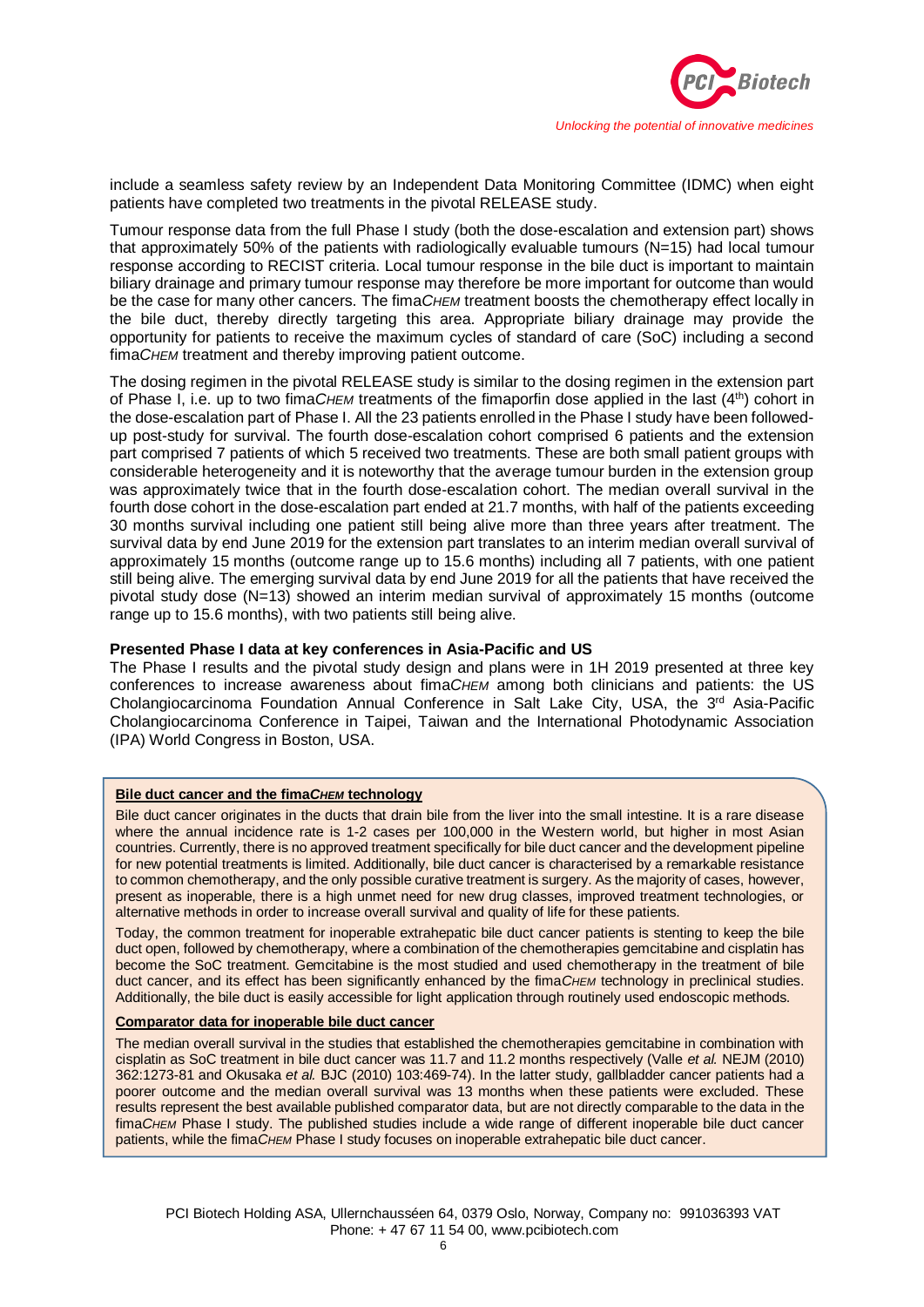

## **fima<sup>V</sup>ACC**

**The fima<sup>V</sup>ACC programme aims to enhance the cellular immune responses that are important for the therapeutic effect of vaccines. This proprietary vaccination technology has entered clinical development after having demonstrated strong preclinical efficacy. The translation of this technology into humans by demonstrating improvement of immunogenicity of vaccines has been a main priority for PCI Biotech to establish the company in the immunotherapy field.**

## **Successful clinical proof-of-concept in healthy volunteers**

The fima*VACC* technology has proven excellent preclinical efficacy with protein and peptide based vaccines, with particularly strong CD8 T-cell immune responses that are considered important for therapeutic vaccination, but also enhanced helper (CD4) T-cell and antibody responses.

The initial clinical translation of the fima*VACC* technology was done through a Phase I study in healthy volunteers. The final data reported in May 2019, provide clinical proof-of-concept of fima*VACC*'s potential to enhance overall T-cell responses. The results show a substantial increase in number of T-cell responders to HPV peptides already after two vaccinations and a clear enhancement in the T-cell responses compared to the control group. The two HPV peptide antigens chosen for the Phase I study were derived from the E7 protein. A very high CD8 response hurdle was set by this choice, as it is notoriously difficult to induce CD8 T-cell responses in man with peptides from the HPV E7 protein. The important CD8 responses were both more robust with fima*VACC* and exhibited increased functionality compared to control. These are all highly sought-after features of therapeutic vaccination technologies.

The overall clinical data covering more than 90 subjects provide clinical support of fima*VACC*'s potential to enhance the cellular immune responses that are important for therapeutic effect of vaccines. This enhancement of cellular immune responses was seen at well tolerated fima*VACC* dose levels, with the tolerability of fima*VACC* established across a wide range of doses.

The analysis of overall T-cell responses has been done in collaboration with Oslo University Hospital, The Radium Hospital, while the analysis of CD8 T-cell responses has been done at the Department of Medical Oncology at Leiden University Medical Centre (LUMC) under the leadership of Professor Sjoerd van der Burg. After reviewing the overall results of the Phase I study, Professor van der Burg said 'These encouraging results obtained by including fimaporfin during vaccination merit further exploration in a relevant clinical disease to assess if the enhanced immune responses translates into clinical benefit'.

The study was designed as an open-label, antigen-adjuvant controlled study with the objectives to determine immune responses, safety and tolerability of fima*VACC* in healthy volunteers. Two model vaccines were used; a large immunogenic protein called keyhole limpet hemocyanin (KLH) and two less immunogenic peptides from human papillomavirus (HPV). The T-cell response to vaccination was most strongly enhanced with the HPV peptides, which are much less immunogenic than the KLH protein.

Based on the successful clinical translation, PCI Biotech is now assessing the format and potential conferences for publication and presentation of the more detailed study results. The overall development strategy for fima *VACC* is two-pronged, both utilising the current Phase I results in direct partnering efforts and plan for clinical proof-of-concept in a disease setting.

### **Preclinical publication in high-impact immunology journal**

Preclinical results were recently published in the high-impact immunology journal "Frontiers in Immunology" (Combined Photosensitation and vaccination enable CD8 T-Cell Immunity and Tumor Suppression independent of CD4 T-Cell help, Varypataki et al. Front.Immunol. 10:1548). The study provided evidence of strong activation of CD8 T-cells and tumour regression after vaccination with fima*VACC* in melanoma bearing mice, including mice with impaired T-helper cell function. The study thereby demonstrate that therapeutic cancer vaccination with fima*VACC* can be effective independent of T-helper cell functionality.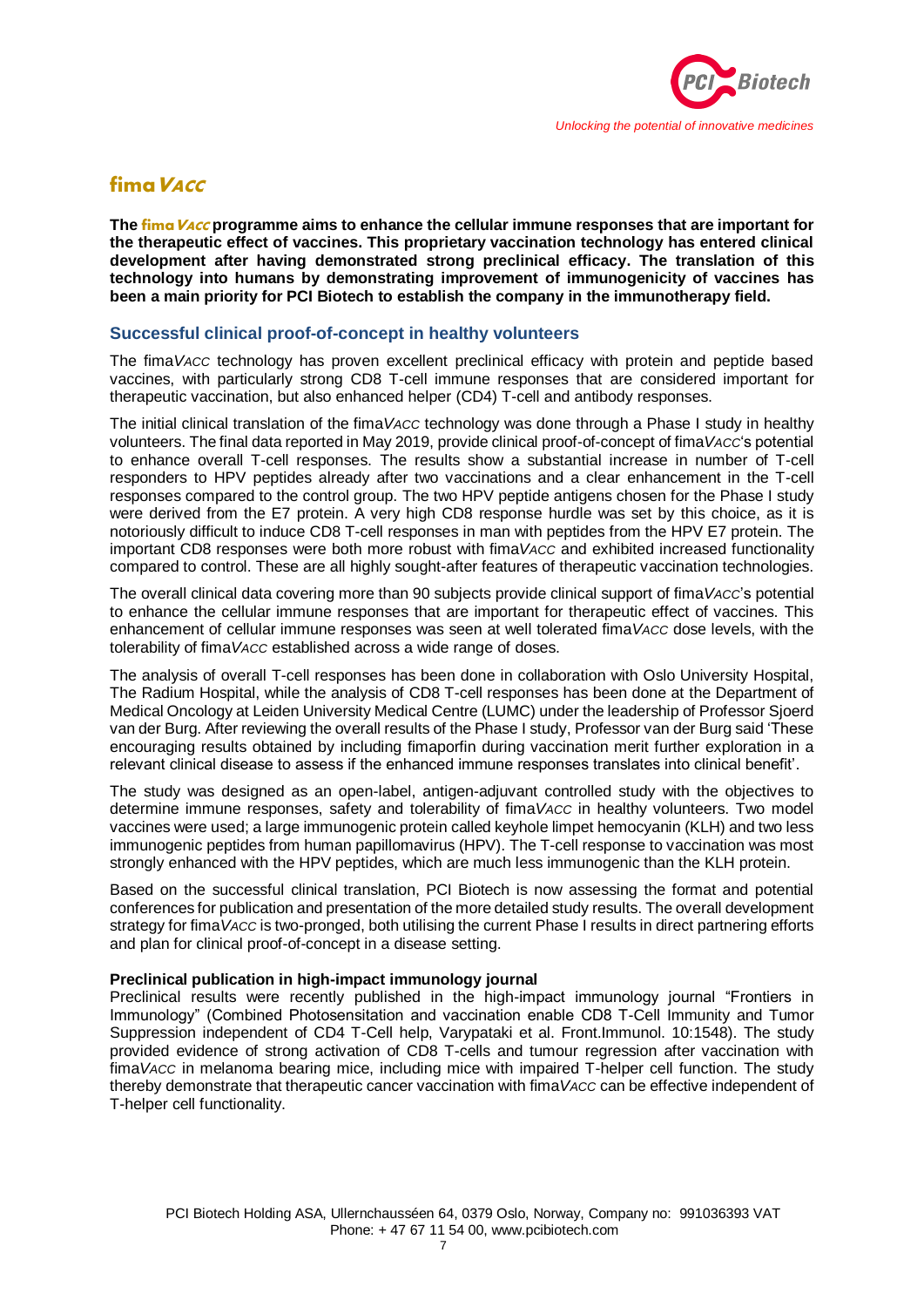

### **Research and development supported by a grant**

The fima*VACC* programme is supported by a government grant from the Research Council of Norway (BIA-programme) of up to NOK 13.8 million distributed over the course of three and a half years, 2017- 2020.

#### **Immunotherapy with the fima***VACC* **technology**

The pharmaceutical industry has long recognised the potential of therapeutic cancer vaccination, i.e. vaccines that treat cancer by inducing or strengthening the body's own immune response. Whilst several companies have reported failed clinical studies in the past years, the potential of combining vaccination with immune checkpoint inhibitors has triggered a renewed interest in therapeutic cancer vaccines. Nevertheless, there are still key issues to solve of which improving the immunogenicity of vaccine candidates is a main priority within immunotherapy. PCI Biotech believes the fima*VACC* technology may play a key role in solving this key challenge.

In order to realise the huge potential of therapeutic cancer vaccines, effective induction of cytotoxic Tcells is critical. Unfortunately, today's vaccines often fail to generate such responses. Most likely, one of the main reasons behind this failure is insufficient delivery of vaccine antigens to the appropriate presentation pathway in the immune cells. The fima*VACC* technology has the potential to solve this challenge by effectively enhancing the vaccine presentation through this pathway.

## **fimaNA<sup>C</sup>**

**The fimaNA<sup>C</sup> programme provides a targeted intracellular delivery technology for nucleic acid therapeutics. It is a preclinical stage collaborative programme, with six research collaborations established with key players in the field.**

## **Final extension of large pharma research collaboration agreement**

The ongoing collaboration with an undisclosed large pharma company has been extended several times, most recently with additional six months until the end of December 2019. The aim of the extension is to complete the agreed *in vivo* research. Thereafter the companies have agreed to use the following six months (until end of June 2020) to evaluate the potential for a further partnership.

PCI Biotech employs a collaborative strategy for fima*NAC.* All the collaborators have the same purpose of exploring synergies between the partner's proprietary nucleic acid technologies and the fima*NAC* technology. Thereafter, the intention is to explore the potential for further partnerships.

The current collaboration partners span from an undisclosed big pharma company to five mid-/smallsize biotechnology companies: Bavarian Nordic, BioNTech, eTheRNA immunotherapies, IMV and Phio Pharmaceuticals.

### **Promising response on patent application for mRNA delivery**

Initial positive feedback on a patent application for intracellular delivery of mRNA was received in Q3 2019 and the application may generate valuable intellectual property (IP) for the fima*NAc* programme. The broad therapeutic potential of mRNA is widely recognised, but sufficient intracellular delivery of these large molecules remains a major hurdle. This patent application may provide important competitive advantage, as several of the ongoing research collaborations are within mRNA delivery.

### **The fima***NAC* **technology and nucleic acid therapy**

Several forms of nucleic acids are widely acknowledged to have significant therapeutic potential, and numerous clinical trials are underway. The therapeutic potential of such compounds is challenged by the obstacles to achieve adequate intracellular access, which the fima*NAC* technology may resolve through enhancing the delivery of the majority of nucleic acid types.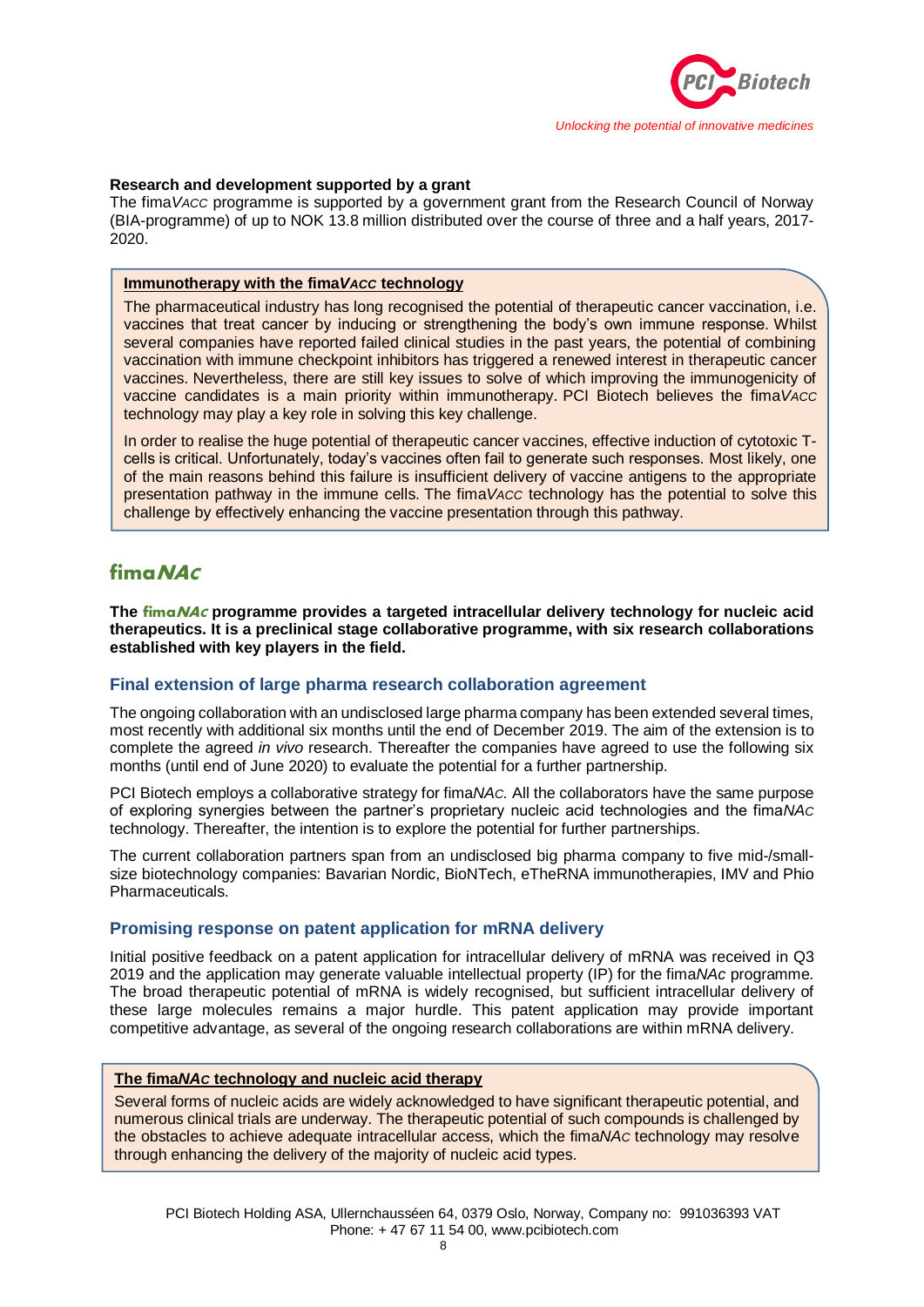

## **Corporate**

## **Updates on the Board of Directors**

Board Member Dr. Hilde H. Steineger notified PCI Biotech Holding ASA's nomination committee that she was not a candidate for re-election and ended her term at the 2019 Annual General Meeting. Dr. Steineger has made strong contributions to the company with her solid industry and scientific knowledge and experience during her service as a Board Member since May 2014.

Hilde Furberg was appointed as Board Member in May 2019. Hilde Furberg holds a Master of Science from the University of Oslo, Norway. She is an independent consultant and a professional board member. She has broad senior leadership experience, coming from her 35 years in sales, marketing, strategy and general management in Pharma/Biotech. Her experience is in different areas of specialty care, and from small to large global companies. Hilde Furberg has worked in Companies like Baxter and Genzyme, she was most recently European Head of Rare Diseases for Sanofi Genzyme. In addition to working for Genzyme/Sanofi Genzyme, she has since 2005 been a non-executive director, and board member of BerGenBio, Probi, Pronova, Clavis and Algeta. She is currently an industrial advisor to Investinor and board member of Calliditas, Tappin, Combigene and Chairman of the Board for Blueprint Genetics.

## **Updates on the Scientific Advisory Committee**

PCI Biotech's Scientific Advisory Committee (SAC) has been further strengthened by the appointment of Professor Sjoerd van der Burg as committee member from 2019. Professor van der Burg is the Head of laboratory at the Department of Medical Oncology, Leiden University Medical Center (LUMC), The Netherlands. Professor van der Burg's research focus is on immunotherapy in oncology, including cancer vaccines, aiming at developing new treatments of solid tumours. With a translational approach, Professor van der Burg's research spans from preclinical studies and methodological development to clinical trials and collaborative initiatives with special focus on human T-cell response against tumourspecific and associated antigens. Professor van der Burg is a member of numerous international advisory committees and societies including American and European societies for immunology and cancer (AACR, C-IMT, ESMO) and the International Papillomavirus Society.

## **Resignation of the Chief Business Development Officer (CBDO)**

Gaël L'Hévéder resigned as CBDO and left PCI Biotech per end of March 2019 to pursue other career opportunities. The 10,000 share options Mr L'Hévéder held per his resignation are terminated. The business development responsibilities are shared between the executive management members in the interim and a replacement process is initiated.

## **Update on the Chief Medical Officer (CMO) position**

Dr. Hans Olivecrona was appointed CMO in August 2017. From July 2019 Dr. Olivecrona will be functioning as a CMO via a consultancy agreement and the 60,000 unexercised share options held by Dr Olivecrona were terminated by the end of June 2019. PCI Biotech has initiated a process to evaluate opportunities for a new in-house CMO position.

## **Financial review**

## **The employee share option program**

Participants of the Company's share option program for employees exercised a total number of 61,000 share options on 20 February 2019. Out of these share options 11,000 were exercised by the primary insider Gaël L'Hévéder (CBDO) and 30,000 were exercised by the primary insider Hans Olivecrona (CMO).

Following the exercise of share options the Company's board of directors, pursuant to an authorisation granted by the Company's Annual General Meeting on 29 May 2018, decided to increase the Company's share capital with NOK 183,000 by issuing 61,000 new shares, each share with a nominal value of NOK 3.00 and each giving one vote at the Company's general meeting. The transaction was completed 25 February 2019 and resulted in net proceeds of NOK 0.8 million.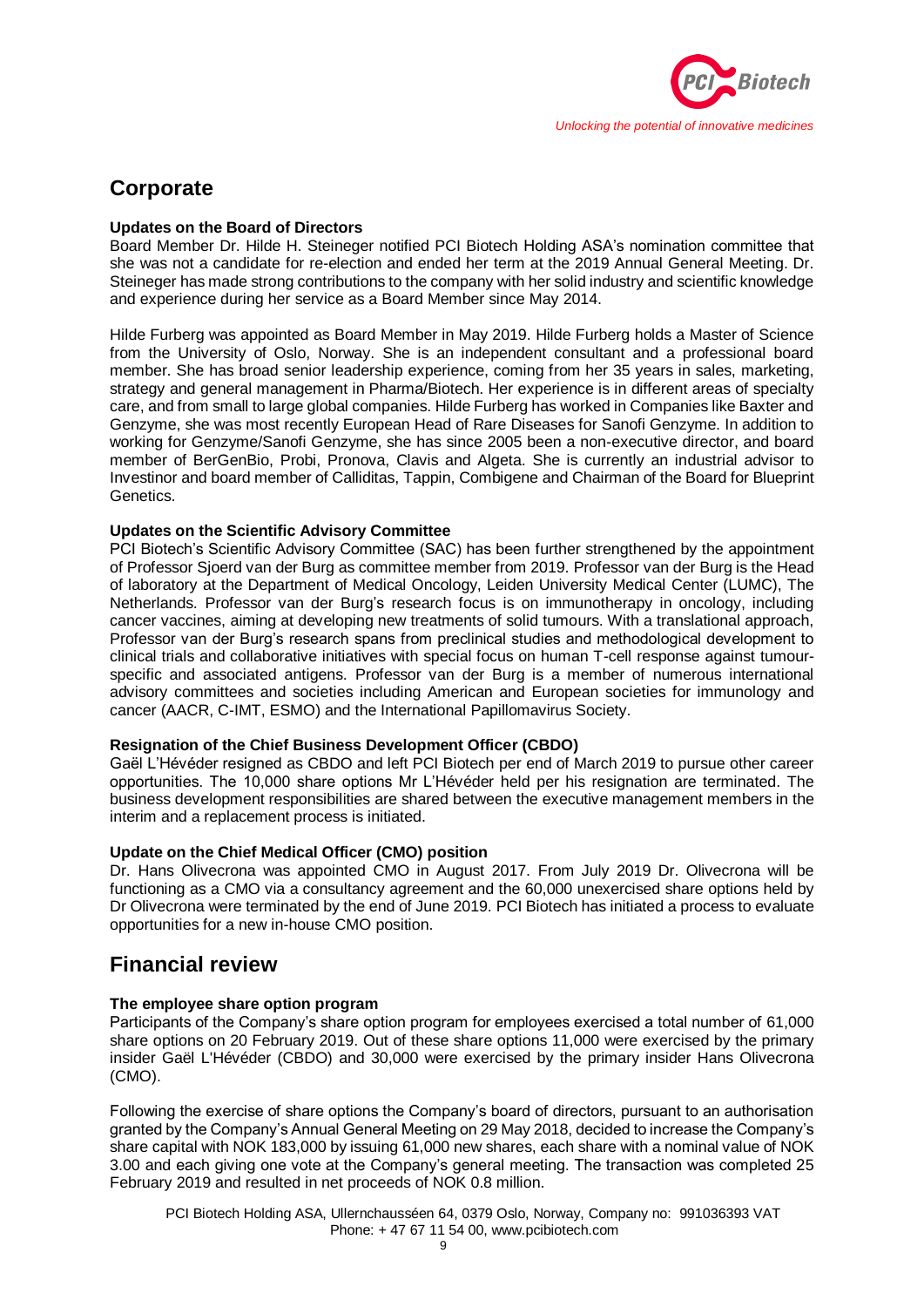

In accordance with the authorisation granted by the Annual General Meeting in May 2019, the Board of Directors awarded in June 2019 a total of 320,000 share options under the employee share option program. Each share option gives the right to subscribe for or acquire one share per option (after PCI Biotech Holding ASA's choice), at a strike price of NOK 25.78, equal to the volume weighted average share price (VWAP) for the last 5 days of trade prior to the grant date. The share options are lapsing in Q3 2024.

### **Income Statement**

(Figures in brackets = same period 2018 unless stated otherwise)

The Group did not record revenues for financial year (FY) 2019 nor 2018. Grants received from public sources as the Norwegian Research Council and "SkatteFUNN" are recorded as other income. Other income for Q2 and 1H 2019 amounted to NOK 2.4 million (NOK 2.1 million) and NOK NOK 4.9 million (NOK 4.4 million) respectively.

Research and development (R&D) expenses for Q2 and 1H 2019 totalled to NOK 26.8 million (NOK 6.4 million) and NOK 43.5 million (NOK 19.7 million) respectively. Operating expenses for Q2 and 1H 2019 ended at NOK 29.5 million (NOK 9.3 million) and NOK 49.8 million (NOK 26.2 million) respectively. Operating expenses are mainly driven by the R&D activity level. Preparations for initiation of the pivotal fima*CHEM* trial are the main cost driver, compared to last year.

Net financial results for Q2 and 1H 2019 were NOK 0.8 million (NOK 0.1 million) and NOK -4.1 million (NOK 0.2 million) respectively. The net negative financial result in 1H 2019 is mainly driven by exchange rate fluctuation on bank deposits placed in Euro, as a hedge of the foreign currency risk for the pivotal study initiated in 2019. Since inception in October 2018, the hedging effects on expenses have been beneficial and the Euro bank deposits have a net positive effect per end of first half 2019.

Net loss for the quarter was NOK 26.2 million (NOK 7.1 million). The net loss for first half year was NOK 49.1 million (NOK 21.6 million). The increased net loss for the first half year compared to last year is due to increased R&D activities and the net negative financial result driven by exchange rate fluctuation on bank deposits in Euro.

## **Cash flow and balance sheet**

The Group held cash and cash equivalents of NOK 301.6 million at the end of first half 2019, compared to NOK 349.3 million per end of 2018, reflecting net negative cash flow of NOK 42.9 million in the period and NOK 4.8 million net negative exchange rate effect on bank deposits in foreign currency per 30 June 2019. Cash flow from operating activities was NOK -25.5 million in Q2 2019 (NOK -12.3 million) and NOK -42.0 million (NOK -22.6 million) in 1H 2019. Cash flow from operations is mainly dependent on R&D activities. All cash and cash equivalents were placed as bank deposits at the end of the quarter.

PCI Biotech acquired in Q2 2019 the first lot of lasers to be used in the pivotal RELEASE study, impacting both non-current assets and current liabilities. Short term receivables per end of 1H 2019 is increased by NOK 8.8 million compared to end of 2018, mainly due to advance payments in connection with initiation of the RELEASE study. Current liabilities are generally increased per end of 1H 2019 compared to end of 2018 due to the increased R&D activities by initiation of the RELEASE study.

PCI Biotech adopted IFRS 16 Leases for the first time in 2019, applying the modified retrospective method. The implementation effects for 2019 are disclosed under note 16 Right of use assets and lease **liabilities**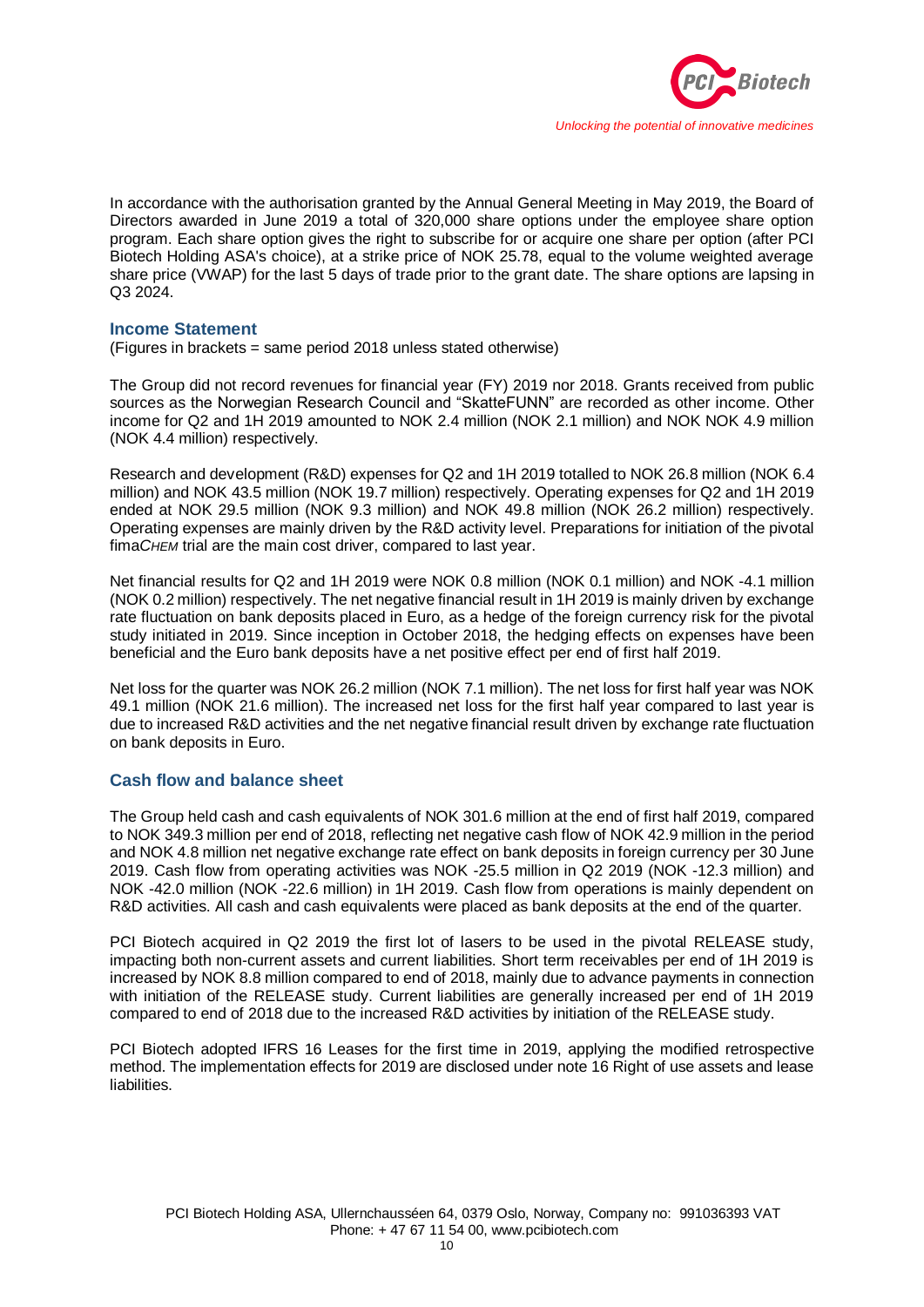

## **Share capital**

After completion of a share issue, with net proceeds of NOK 0.8 million, following exercise of share options in February 2019 the Company's share capital is NOK 111,677,670 divided into 37,225,890 shares, each with a nominal value of NOK 3.00 and each giving one vote at the Company's general meeting.

The Annual General Meeting in May 2019 authorised the Board of Directors to execute share capital increases by issuing up to 2,790,000 shares with a nominal value of NOK 3.00 in connection with the company's employee share option program. The authorisation is valid for one year. In addition the Board of Directors were authorised to execute share capital increases with up to NOK 12,004,700 in connection with private placements. The authorisation shall not be used to increase share capital by an amount in excess of 10% of the share capital, based on the share capital per date of the authorisation and potential share capital increases in relation to the employee share option program. The authorisation may be used for general corporate purposes and is valid for one year.

## **Other**

## **Risks and uncertainty factors for 2019**

PCI Biotech is exposed to uncertainties and risk factors, which may influence some or all of the company's activities. As described in the Annual Report 2018, the most important risks the company is exposed to in 2019 are associated with progress and performance of R&D programmes, and the associated regulatory affairs and market risk. No circumstances have been identified that significantly change the uncertainties and risk factors described in the Annual Report 2018.

### **Related party transactions**

PCI Biotech is relying on services provided by third parties, including related parties, as a result of its organisational set-up. PCI Biotech considers its business relationship with The Norwegian Radium Hospital Research Foundation as the only material ordinary related party transactions per 1H 2019. Please see note 7 Related party transactions for further details.

## **Post-closing events**

Initial positive feedback on a patent application for intracellular delivery of mRNA was received in Q3 2019 and the application may generate valuable intellectual property (IP) for the fima*NAc* programme.

Preclinical results were in Q3 2019 published in the high-impact immunology journal "Frontiers in Immunology" (Combined Photosensitation and vaccination enable CD8 T-Cell Immunity and Tumor Suppression independent of CD4 T-Cell help, Varypataki et al. Front.Immunol. 10:1548).

The ongoing collaboration with an undisclosed large pharma company has been extended several times, most recently in Q3 2019 with additional six months until the end of December 2019. The aim of the extension is to complete of the agreed *in vivo* research. Thereafter the companies have agreed to use the following six months (until end of June 2020) to evaluate the potential for a further partnership.

PCI Biotech is not aware of any other post-closing events, which could materially influence this interim financial statement.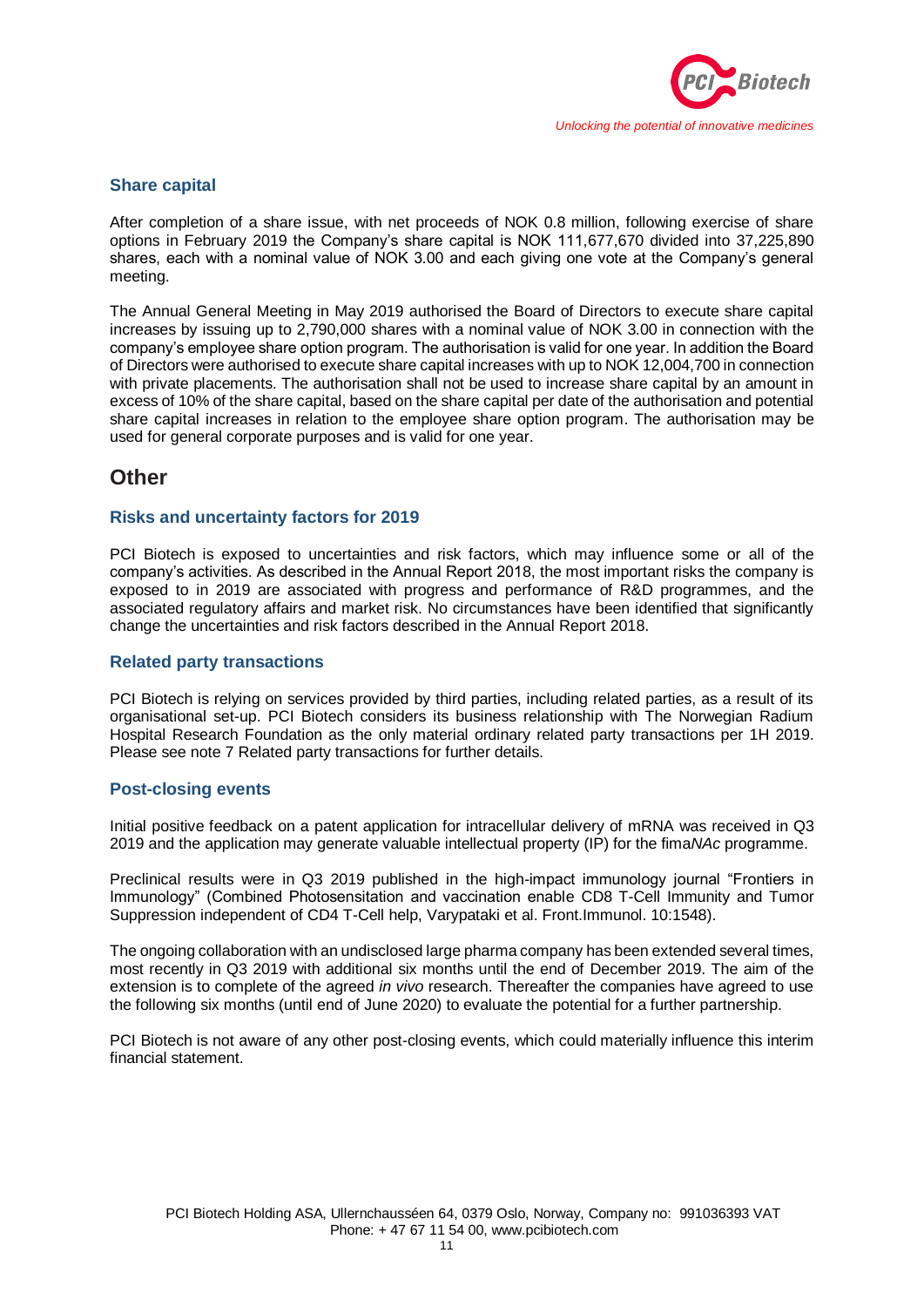

## **Outlook**

PCI Biotech believes that the proprietary PCI technology has the possibility to unlock the true potential of certain classes of innovative medicines. Supported also by external collaboration partners' opinion, the PCI technology has the opportunity of playing a significant role in the realisation of several new therapeutic modalities, including immunotherapy (fima*VACC*) and nucleic acid therapeutics (fima*NAc*).

Although the company's focus is three-pronged, divided over the three programmes, most resources are currently spent on progressing the lead project of fima*CHEM*, which is the clinical development programme of fimaporfin with gemcitabine for the treatment of inoperable extrahepatic bile duct cancer; a rare disease with high unmet medical need. Based on the encouraging early signs of efficacy in Phase I, the company worked with the key regulators in Europe and the U.S. receiving important guidance which informs the design for a pivotal phase study. The final pivotal study design has thus been determined and funding expected to finance the study to interim read-out is in place, and the first patient was enrolled in May 2019. During this next step, the company will maintain its full commitment of advancing the programme with the ambition of helping the patients currently left without effective treatment options achieve a good quality of life.

In parallel, the two other programmes, fima*VACC* and fima*NAc*, are proceeding in accordance with the established development strategy. The clinical validation of the fima*VACC* technology is essential for PCI Biotech's role within the immunotherapy space. The Phase I study in healthy volunteers provided affirmative results on translation of the technology into humans and key data to support the programme's further development. The fima*NAc* programme continues to follow a collaborative approach, by pursuing out-licensing opportunities.

In short, the main priorities of PCI Biotech at this time are to:

- Effectively drive the fima*CHEM* clinical development programme in inoperable extrahepatic bile duct cancer towards the market
- Define and execute the strategy for the next phase of development for fima*VACC*
- Manage alliance and partnering activities across all commercially interesting areas for the PCI platform

The Board of Directors and CEO PCI Biotech Holding ASA Oslo, 27 August 2019

Hans Peter Bøhn Christina Herder Hilde Furberg Chairman (sign) Director (sign) Director (sign)

Andrew Hughes **Lars Viksmoen** Per Walday Director (sign) Director (sign) CEO (sign)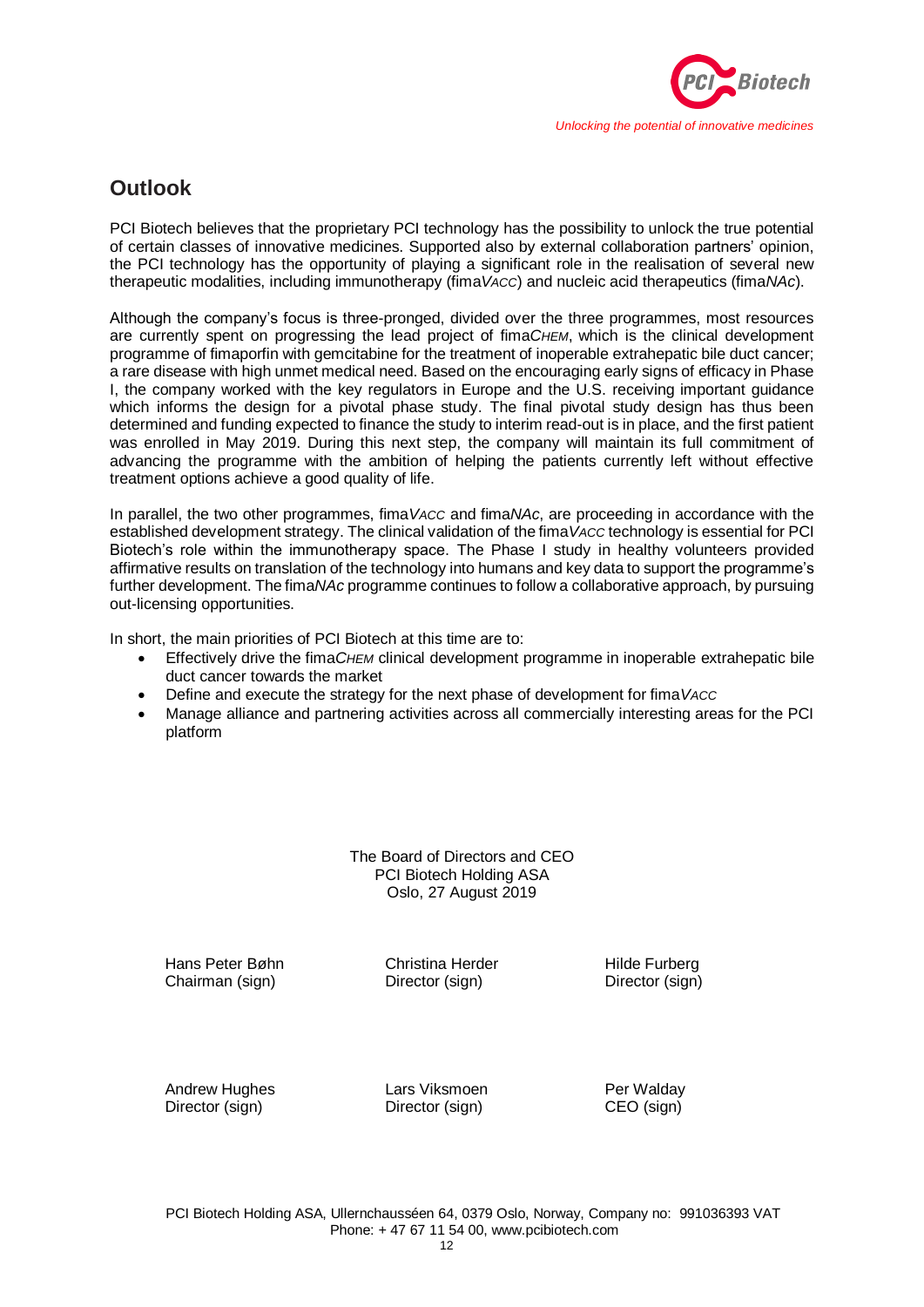

## **RESPONSIBILITY STATEMENT**

We confirm that, to the best of our knowledge, the unaudited condensed set of financial statements for the first half of 2019 which has been prepared in accordance with IAS 34 Interim Financial Statements gives a true and fair view of the Group's consolidated assets, liabilities, financial position and results of operations, and that the interim management report includes a fair view of the information required under the Norwegian Securities Trading Act section 5-6 fourth paragraph.

> The Board of Directors and CEO PCI Biotech Holding ASA Oslo, 27 August 2019

Hans Peter Bøhn Christina Herder Hilde Furberg Chairman (sign) Director (sign) Director (sign)

Andrew Hughes **Lars Viksmoen** Per Walday Director (sign) Director (sign) CEO (sign)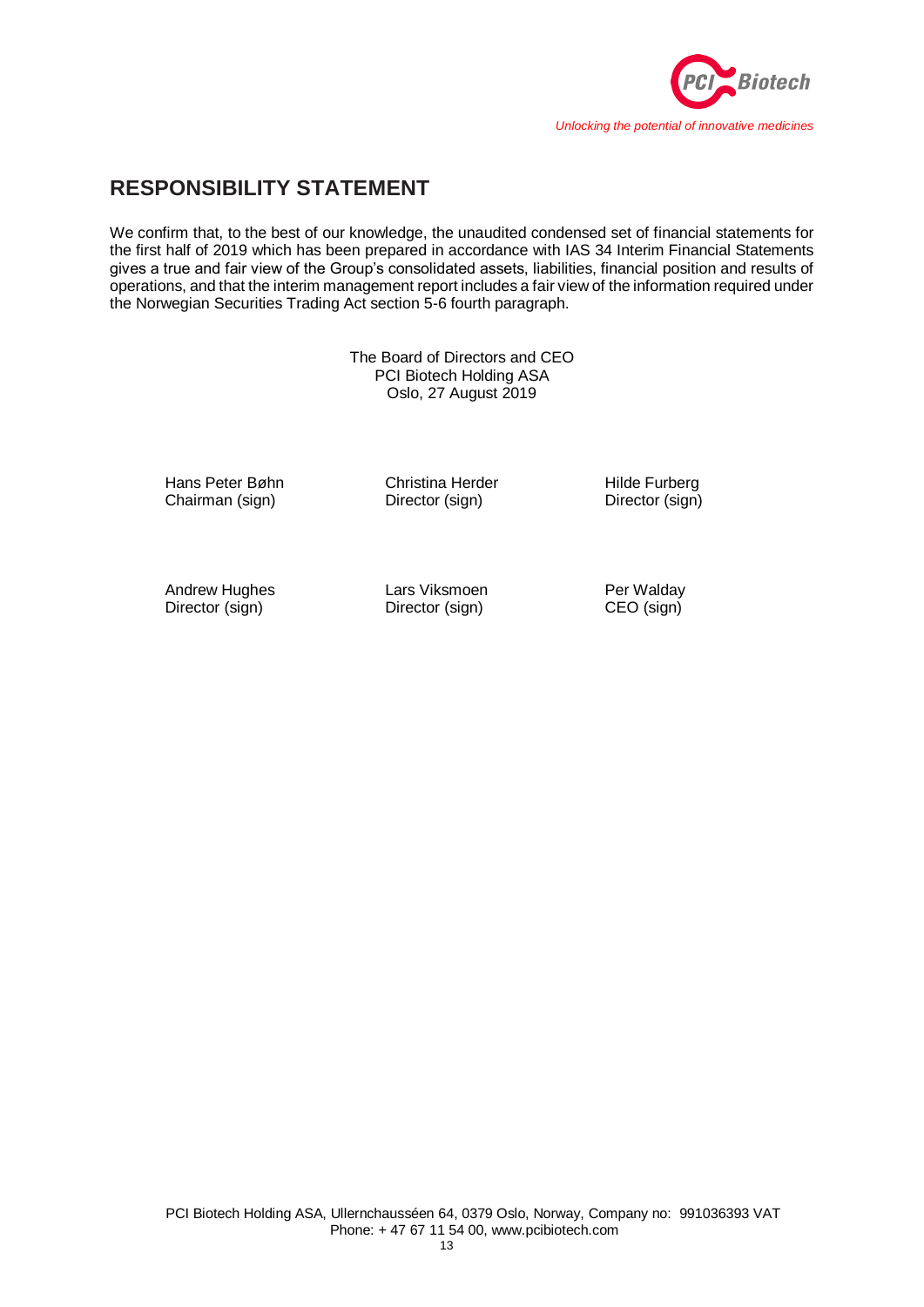

## **CONDENSED INTERIM CONSOLIDATED FINANCIAL INFORMATION PROFIT AND LOSS**

| (In NOK 1,000)                       | <b>Note</b> | 2019           | 2018           | 2019     | 2018     | 2018     |
|--------------------------------------|-------------|----------------|----------------|----------|----------|----------|
|                                      |             | Q <sub>2</sub> | Q <sub>2</sub> | 1H       | 1Н       | FY       |
| Other income                         | 6           | 2425           | 2 1 3 7        | 4 8 5 0  | 4 3 7 5  | 9585     |
| Research and development             | 7,9         | 26 767         | 6 3 5 9        | 43 506   | 19 694   | 40 337   |
| General and administrative           |             | 2 708          | 2971           | 6 3 2 3  | 6 536    | 13767    |
| <b>Operating expenses</b>            |             | 29 475         | 9 3 3 0        | 49 829   | 26 230   | 54 104   |
| <b>Operating results</b>             |             | $-27050$       | -7 193         | $-44979$ | $-21855$ | -44 519  |
| <b>Financial income and expenses</b> |             |                |                |          |          |          |
| Financial income                     |             | 1 106          | 85             | 1766     | 208      | 9890     |
| Financial expenses                   |             | 300            | 2              | 5 8 5 5  | 2        | 151      |
| <b>Net financial result</b>          | 8           | 806            | 83             | -4 089   | 206      | 9 7 3 9  |
| Profit/Loss before income tax        |             | $-26245$       | -7 110         | $-49068$ | $-21649$ | -34 780  |
| Income tax                           | 10          | 0              | $\Omega$       | 0        | O        |          |
| Net profit/loss                      |             | $-26245$       | -7 110         | $-49068$ | $-21649$ | $-34780$ |
| Other comprehensive income           |             | 0              | 0              | 0        | 0        | $\Omega$ |
| Total comprehensive income           | 5           | $-26245$       | $-7110$        | -49 068  | $-21649$ | -34 780  |

## **BALANCE SHEET**

| (In NOK 1,000)                            | <b>Note</b> | 2019      | 2018            | 2018            |
|-------------------------------------------|-------------|-----------|-----------------|-----------------|
|                                           |             | 30.06     | 30.06           | 31.12           |
| <b>Non-current assets</b>                 |             |           |                 |                 |
| Property, plant and equipment             | 17          | 2 1 3 6   | 20              | 17              |
| Right to use asset                        | 16          | 1514      | 0               | 0               |
| <b>Total non-current assets</b>           |             | 3 6 5 0   | $\overline{20}$ | $\overline{17}$ |
| <b>Current assets</b>                     |             |           |                 |                 |
| Short term receivables                    | 8           | 16 450    | 9445            | 7 7 1 3         |
| Cash & cash equivalents                   | 8           | 301 621   | 28 405          | 349 326         |
| <b>Total current assets</b>               |             | 318 071   | 37850           | 357 039         |
| <b>Total assets</b>                       |             | 321 721   | 37870           | 357 056         |
|                                           |             |           |                 |                 |
| <b>Equity and liabilities</b>             |             |           |                 |                 |
| <b>Equity</b>                             |             |           |                 |                 |
| Paid in capital                           | 11,12       | 561 597   | 234 346         | 560 942         |
| Other reserves                            |             | $-270056$ | $-211917$       | $-220988$       |
| <b>Total equity</b>                       |             | 291 541   | 22 4 29         | 339 954         |
| <b>Liabilities</b>                        |             |           |                 |                 |
| Other long term liabilities               |             | 94        | 2 2 8 0         | 107             |
| Lease liabilites                          | 16          | 1 1 7 8   | Ω               | 0               |
| <b>Total long term liabilities</b>        | 14          | 1272      | 2 2 8 0         | 107             |
|                                           |             |           |                 |                 |
| Trade debtors                             |             | 9621      | 626             | 1889            |
| Lease liabilities                         | 16          | 329       | 0               | $\Omega$        |
| Other short term liabilities<br>7, 13, 17 |             | 18 959    | 12 534          | 15 106          |
| <b>Total short term liabilities</b>       |             | 28 908    | 13 161          | 16 995          |
|                                           |             |           |                 |                 |
| <b>Total liabilities</b>                  |             | 30 180    | 15 441          | 17 102          |
| <b>Total equity and liabilities</b>       |             | 321 721   | 37870           | 357 056         |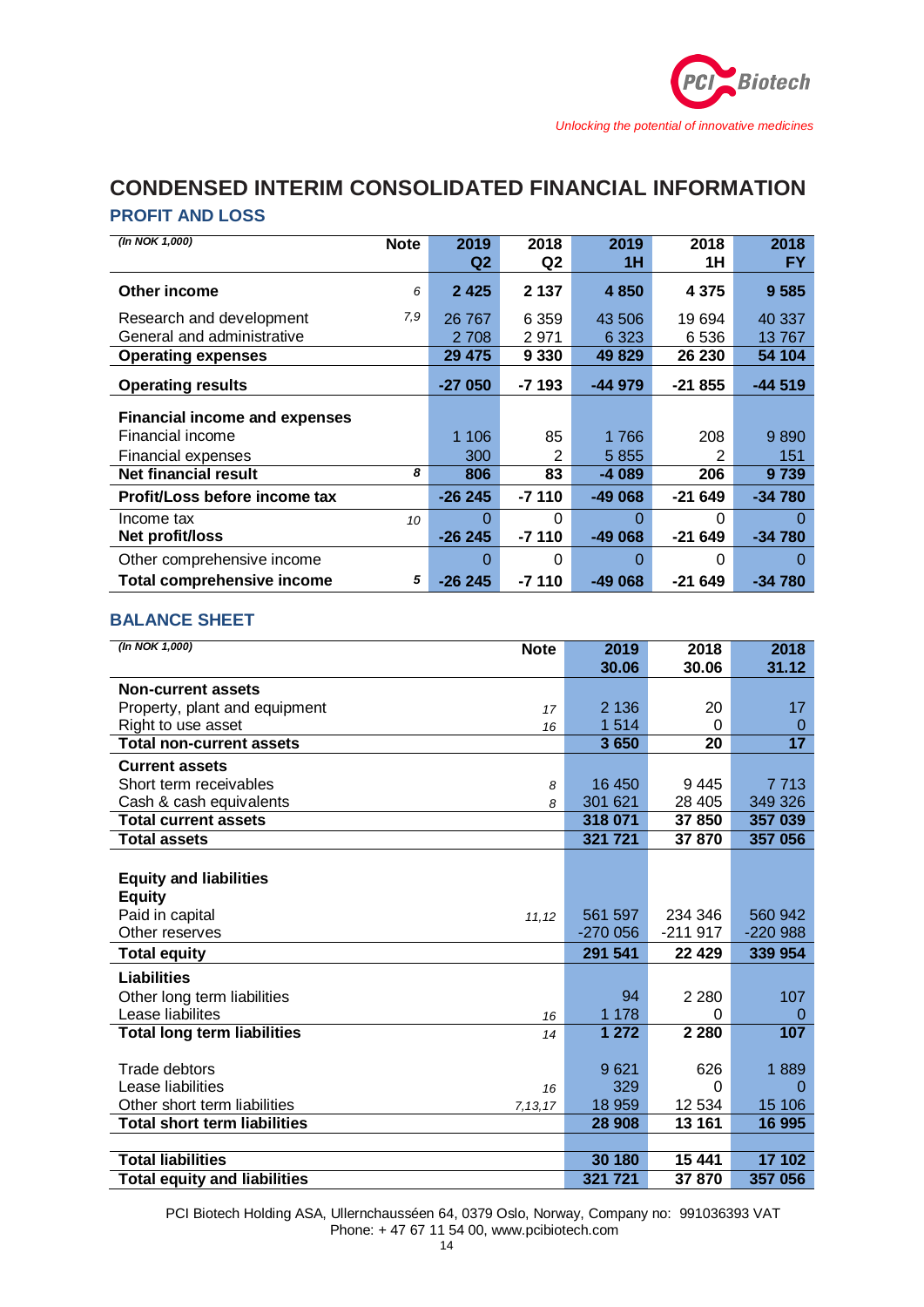

## **CHANGE IN EQUITY**

| (In NOK '000)                        | 2019<br>Q <sub>2</sub> | 2018<br>Q <sub>2</sub> | 2019<br>1H | 2018<br>1Н | 2018<br>FY |
|--------------------------------------|------------------------|------------------------|------------|------------|------------|
| <b>Equity at beginning of period</b> | 318 308                | 28 558                 | 339 954    | 41 842     | 41 842     |
| Capital increase                     | ۰                      | 44                     | 838        | 44         | 328 833    |
| Share option scheme                  | $-523$                 | 938                    | $-183$     | 2 1 9 3    | 4 0 5 9    |
| Comprehensive income in the period   | $-26245$               | $-7110$                | $-49068$   | $-21649$   | $-34780$   |
| <b>Equity at end of period</b>       | 291 541                | 22 4 29                | 291 541    | 22 4 29    | 339 954    |

## **CASH FLOW**

| (ln NOK'000)                                          | 2019     | 2018           | 2019     | 2018     | 2018      |
|-------------------------------------------------------|----------|----------------|----------|----------|-----------|
|                                                       | Q2       | Q <sub>2</sub> | 1H       | 1Н       | <b>FY</b> |
| Ordinary profit before taxes                          | $-26245$ | $-7110$        | -49 068  | $-21649$ | $-34780$  |
| Depreciation, amortisation and write off              | 154      |                | 307      | 2        | 5         |
| Share options                                         | $-522$   | 938            | $-182$   | 2 1 9 2  | 4 0 5 9   |
| Currency gain(-)/loss(+) not related to operations    | $-595$   | 0              | 4 8 5 0  | 0        | $-9092$   |
| Net interest paid/received                            | $-186$   | 83             | $-727$   | $-206$   | $-782$    |
| Changes in working capital and other non-cash         |          |                |          |          |           |
| adjustements                                          | 1 904    | -4 054         | 2852     | $-2973$  | 420       |
| Cash flow from operating activities                   | $-25489$ | $-10142$       | $-41969$ | $-22633$ | $-40170$  |
|                                                       |          |                |          |          |           |
| Net interest paid/received                            | 186      | -83            | 727      | 206      | 782       |
| Acquisition of non-current assets                     | $-2100$  |                | $-2123$  |          |           |
| Net cash flow from investing activities               | $-1914$  | $-83$          | $-1.396$ | 206      | 782       |
|                                                       |          |                |          |          |           |
| <b>Cash flow from financial activities</b>            |          |                |          |          |           |
| Leasing liability payment                             | $-329$   |                | $-329$   |          |           |
| Net proceeds from share issues                        |          |                | 838      | 44       | 328 834   |
| Net cash flow from financial activities               | $-329$   |                | 509      | 44       | 328 834   |
|                                                       |          |                |          |          |           |
| Net change in cash during the period                  | $-27732$ | $-10181$       | -42 855  | $-22384$ | 289 445   |
| Exchange rate effect on bank deposits in foreign      |          |                |          |          |           |
| currency                                              | 595      | 0              | $-4850$  | $\Omega$ | 9 0 9 2   |
| Cash and cash equivalents at the beginning of         |          |                |          |          |           |
| the period                                            | 328 757  | 38 586         | 349 326  | 50 789   | 50789     |
| Cash and cash equivalents at the end of the<br>period | 301 621  | 28 4 05        | 301 621  | 28 4 05  | 349 326   |
|                                                       |          |                |          |          |           |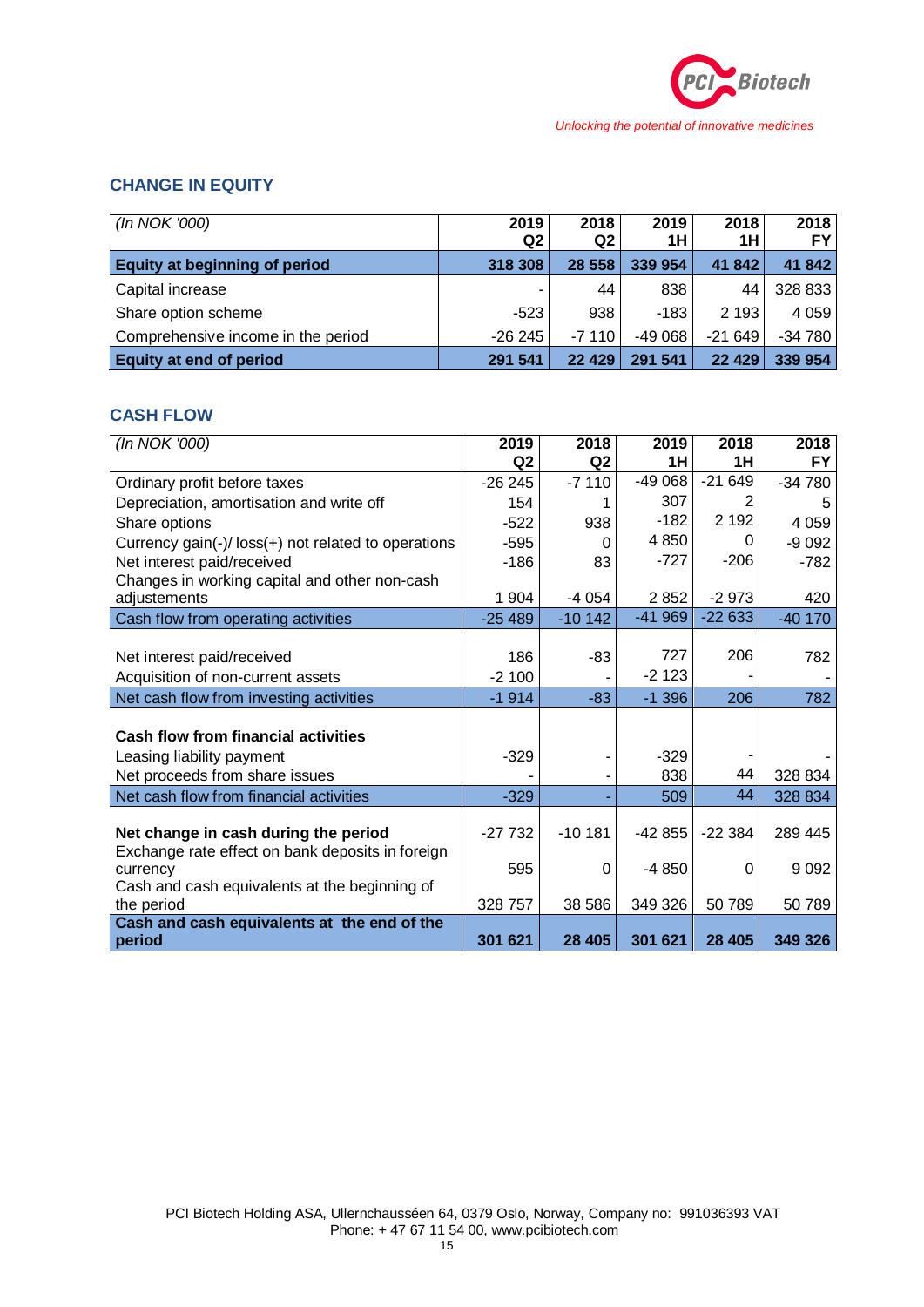

## SELECTED EXPLANATORY NOTES:

## **1. Nature of operation**

PCI Biotech Holding ASA (PCI Biotech) was established in 2008, and comprises PCI Biotech Holding ASA, the fully owned subsidiary PCI Biotech AS and the dormant Icelandic Branch PCI Biotech Utibu. The PCI Biotech shares have been listed on Oslo Børs since 27 April 2018 under the ticker PCIB, as a transfer of listing from Oslo Axess. The company is headquartered in Oslo, Norway.

PCI Biotech has developed a unique and patented photochemical intracellular drug delivery technology for use in cancer therapy and other diseases. The technology may also be used to enhance the immunological response of vaccines. The company collaborates closely with The Norwegian Radium Hospital in Oslo, Norway and receives substantial funding on several projects from the Research Council of Norway. The company has an extensive international collaboration network with recognised expert groups in both drug delivery and vaccination. Photochemical Internalisation (PCI) is a proprietary technology for light-directed intracellular drug delivery by triggered endosomal release.

The PCI technology has potential to improve the efficacy of both existing drugs and new classes of drugs, such as therapeutic vaccines, gene therapy and other therapies based on nanotechnology or on biotechnological principles. The company's objective is to prove the clinical usefulness of the technology with various drugs and subsequently license out the technology to partners for further development and marketing. Revenues will be generated at the time of partnering and onwards from up-front payments, milestone payments and royalties from sales. PCI Biotech works on the development of PCI products for enhanced delivery of existing cancer drugs (fima*CHEM)*, and as a platform that may both potentiate the effect of vaccines (fima*VACC*) and delivery of nucleic acids (fima*NAC*). PCI Biotech has two active clinical development programmes; one project in the fima*CHEM* programme and the other in the fima*VACC* programme. The fima*CHEM* project has initiated the pivotal clinical RELEASE study with registration intent for the lead candidate fimaporfin (Amphinex) in combination with the chemotherapeutic agent gemcitabine for treatment of inoperable extrahepatic bile duct cancer. The fima*VACC* project has completed a Phase I study in healthy volunteers, which has provided clinical proofof-concept of fima*VACC'S* ability to enhance and direct the response of vaccines towards a stronger cellular immune response. The fima*NAC* programme is in preclinical stage.

## **2. Basis of presentation**

These condensed unaudited interim financial statements have been prepared in accordance with IAS 34 Interim Financial Reporting. These condensed interim financial statements should be read in conjunction with the consolidated financial statements for the year ended 31 December 2018 (hereafter 'the Annual Financial Statements'), as they provide an update of previously reported information. The accounting policies used are consistent with those used in the Annual Financial Statements. The presentation of the condensed interim financial statements is consistent with the Annual Financial Statements. This interim report has not been subject to an audit. The going concern assumption has been applied when preparing this interim financial report. The board of directors approved the condensed interim financial information on 27 August 2019.

PCI Biotech has Norwegian kroner (NOK) as its functional currency and presentation currency. In the absence of any statement to the contrary, all financial information is reported in whole thousands. As a result of rounding adjustments, the figures in the condensed interim financial statements may not add up to the totals.

## **3. Summary of significant accounting policies**

The accounting policies applied and the presentation of the interim condensed consolidated financial information is consistent with the consolidated financial statements for the year ended 31 December 2018.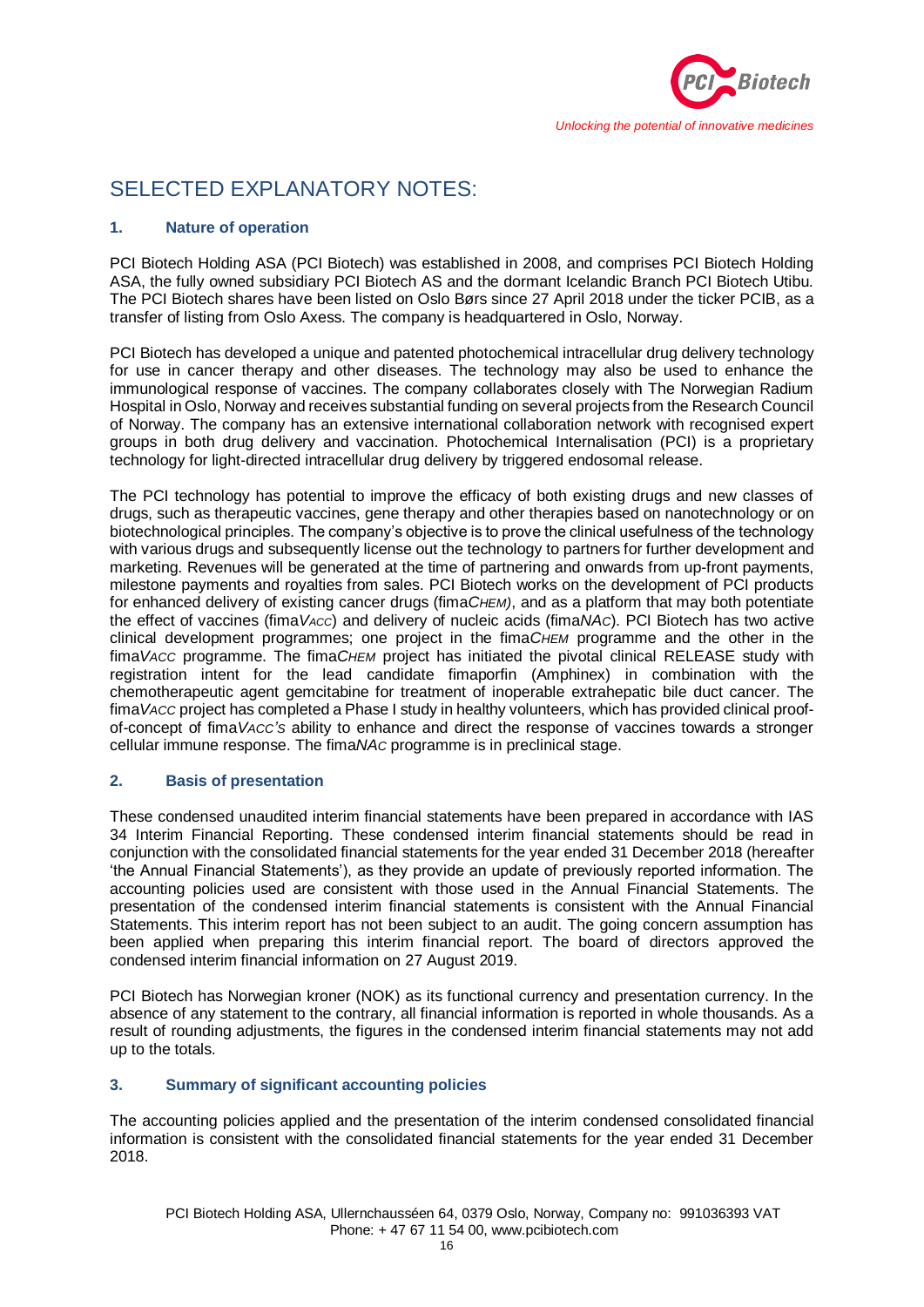

The new standards and interpretations or amendments to published standards that were effective for the annual period beginning on January 1, 2019 or later and that could affect PCI Biotech are discussed in accounting principles, part 4, to the consolidated financial statements for 2018. In the 2018 financial statements, PCI Biotech made evaluations that *IFRS 16 Leases* will impact PCI Biotech's balance sheet, operating profit and financial expenses, without any expected significant effect on the net total comprehensive income for 2019. Please see note 16 Rights of use assets and lease liabilities for further details.

### **4. Important accounting valuations, estimates and assumptions**

Estimates and judgments are evaluated on an on-going basis and are based on historical experience and other factors, including expectations of future events that are considered to be relevant.

In preparing these condensed interim financial statements, the significant judgements made by management in applying the group's accounting policies and the key sources of estimation uncertainty were the same as those applied to the consolidated financial statements for the year ended December 31<sup>st</sup>, 2018.

## **5. Earnings per share**

#### Earnings per share

|                                               | 2019           | 2018                   | 2019     | 2018    | 2018      |
|-----------------------------------------------|----------------|------------------------|----------|---------|-----------|
|                                               | Q <sub>2</sub> | Q <sub>2</sub>         | 1H       | 1H      | <b>FY</b> |
| Result allocated to shareholders (NOK'000)    | $-26, 245$     | $-7110$ $\blacksquare$ | $-49068$ | -21 649 | -34 780   |
| Weighted average of outstanding shares ('000) | 37 226         | 24 933                 | 37 206   | 24 990  | 27 797    |
| Earnings per share (NOK per share)            | $-0.71$        | $-0.28$                | $-1.32$  | -0.87   | $-1.25$   |

Diluted earnings per share:

|                                               | 2019           | 2018           | 2019                    | 2018    | 2018      |
|-----------------------------------------------|----------------|----------------|-------------------------|---------|-----------|
|                                               | Q <sub>2</sub> | Q <sub>2</sub> | 1H                      | 1H      | <b>FY</b> |
| Result allocated to shareholders (NOK'000)    | $-26245$       |                | $-7110 - 49068 - 21649$ |         | $-34780$  |
| Weighted average of outstanding shares ('000) | 37 971         | 25 7 20        | 37951                   | 25 717  | 28 3 53   |
| Earnings per share (NOK per share)            | $-0.71$        | $-0.28$        | $-1.25$                 | $-0.87$ | $-1.25$   |

Weighted average of outstanding diluted shares is weighted number of average number of shares adjusted with share options that are in the money. Earnings per share is not affected by the dilution if negative results in the period.

### **6. Segment information and Other income**

The Company reports only one segment and had no revenues for the reporting period. Government grants are not recognised until it is probable that the conditions attached to the contribution will be achieved. The grants are recognised in the statement of profit and loss in the same period as the related expenses, and are disclosed as other income. The Company has recognised grants from the Norwegian Research Council (BIA) and the tax incentive scheme (SkatteFUNN) in the period.

## **7. Related party transactions**

PCI Biotech is relying on services provided by third parties, included related parties, as a result of its organisational set-up. PCI Biotech considers that its business relationship with The Norwegian Radium Hospital Research Foundation regarding research and overall PCI technology development represent related party transactions.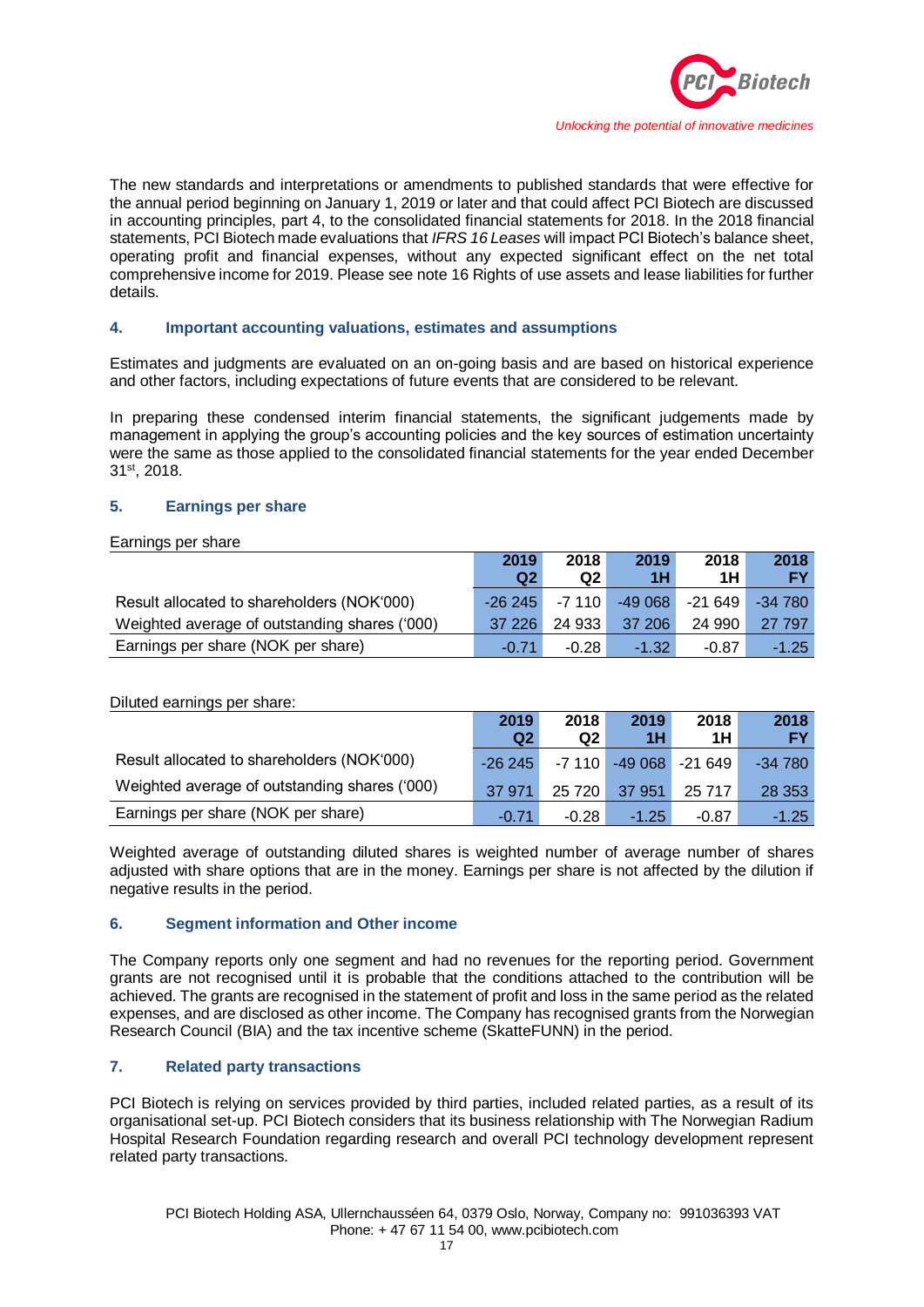

The following table shows the extent of such transactions in the reported periods (all figures in NOK '000):

| <b>Purchase of services</b>                                 | 2019<br>Q2 | 2018<br>Q2 | 2019<br>1H. | 2018<br>1Н | 2018 |
|-------------------------------------------------------------|------------|------------|-------------|------------|------|
| The Norwegian Radium Hospital<br><b>Research Foundation</b> | 673        | 568        | 1 312       | 035        | 806  |

At the end of the quarter PCI Biotech had NOK 0.5 million in short-term liability to The Norwegian Radium Hospital Research Foundation.

### **8. Credit risk, foreign currency risk and interest risk**

### **Credit risk**

PCI Biotech has no sales for 2018 and 2019 and faces therefore no credit risk.

Maturity profile on short-term receivables at the end of the quarter (all figures in '000 NOK):

|                          | Not due<br>(prepaid<br>expenses) | Less than 3<br>months | 3 to 12<br>months | More than 12<br>months | Total  |
|--------------------------|----------------------------------|-----------------------|-------------------|------------------------|--------|
|                          |                                  |                       |                   |                        |        |
| Trade receivables        | ٠                                | $\blacksquare$        | -                 | ٠                      |        |
| Other receivables        | 6 0 9 0                          | 333                   | 7 1 7 6           | 2 8 5 0                | 16 450 |
| <b>Total receivables</b> | 6 0 9 0                          | 333                   | 7 176             | 2850                   | 16 450 |

A majority of the short-term receivables relates to accrued, not received government grants (BIA) and tax incentive scheme (SkatteFUNN). A major part of prepaid expenses relates to the RELEASE study.

### **Foreign currency risk**

PCI Biotech has transactional currency exposure arising from purchases in currencies other than the functional currency (NOK). In October 2018 PCI Biotech placed parts of the net proceeds from the rights issue of NOK 360 million in Euro deposits as a hedge of the foreign currency risk for the pivotal RELEASE study, which was initiated in Q2 2019. Foreign currency expenses covered by the Euro deposits have since inception been beneficial compared to spot currency exposure towards NOK. PCI Biotech has not implemented any other hedging strategy to reduce foreign currency risk.

For the first half of 2019 exchange rate fluctuation on cash deposits placed in Euro generated a negative accounting effect of NOK 4.9 million. From inception in October 2018 the Euro deposits have a net positive accounting effect of NOK 4.2 million.

### **Interest risk**

PCI Biotech has no interest bearing debt. PCI Biotech faces interest risk on cash deposits.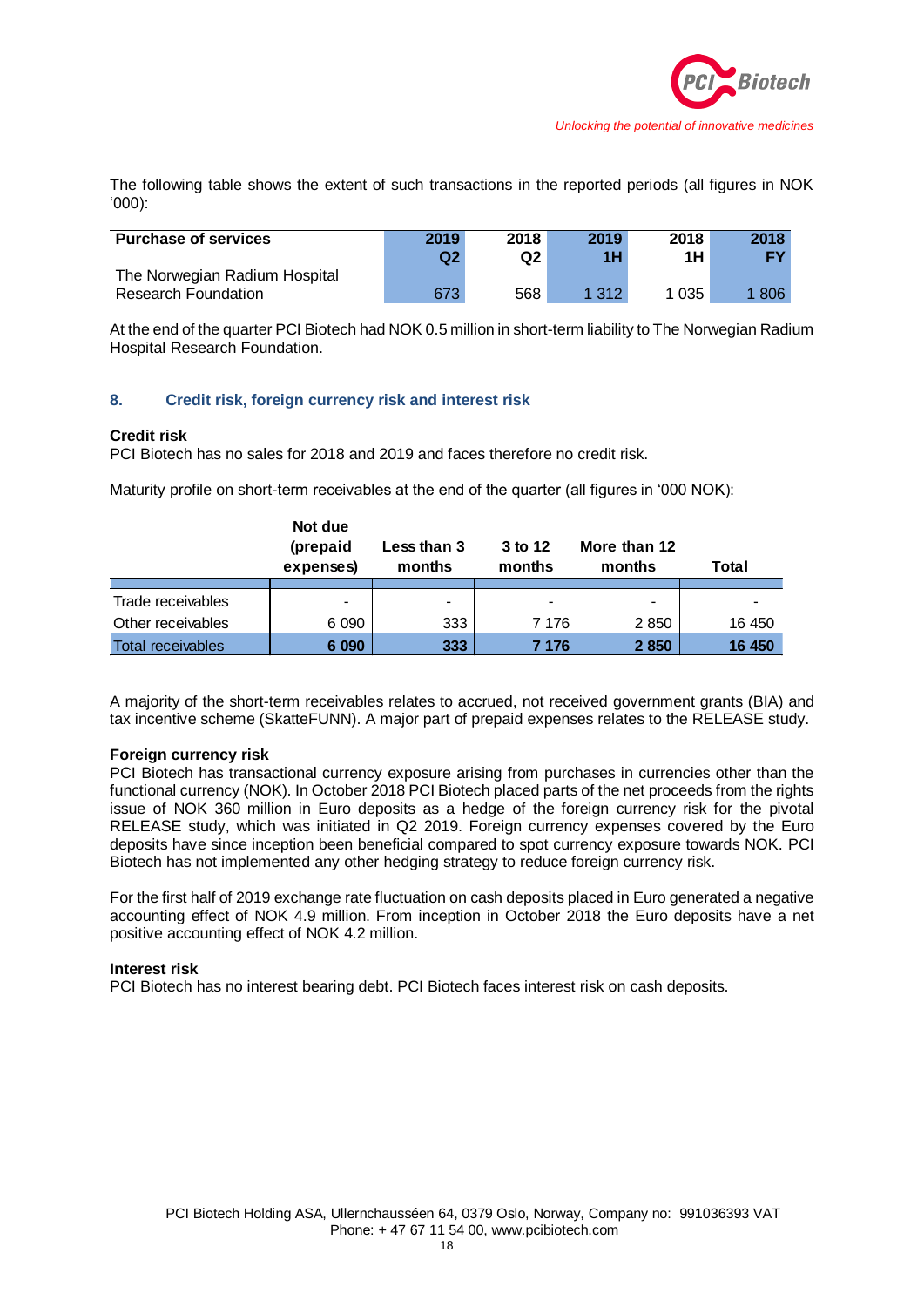

## **9. Research and Development**

All figures in '000 NOK

|                      | 2019<br>Q2 | 2018<br>Q <sub>2</sub> | 2019<br>1H | 2018<br>1H | 2018<br>FY |
|----------------------|------------|------------------------|------------|------------|------------|
| Clinical studies     | 23 4 23    | 3625                   | 36 241     | 13 618     | 27 499     |
| Pre-clinical studies | 1 2 9 6    | 1671                   | 3 2 8 6    | 3 2 0 2    | 5943       |
| CMC and equipment    | 1 4 2 9    | 577                    | 2 7 0 8    | 1816       | 3846       |
| Patents              | 620        | 487                    | 1 2 7 1    | 1 0 5 8    | 3 0 4 9    |
| Other expenses       |            |                        |            |            |            |
| <b>Total</b>         | 26 767     | 6 3 5 9                | 43 506     | 19 694     | 40 337     |

PCI Biotech has no development expenditure that qualifies for recognition of an asset under IAS 38 Intangible assets. Expenditure on research activities is recognised as an expense in the period in which it was incurred and all research expenses are recorded in the profit and loss statement, in line with previous years.

### **10. Deferred tax and deferred tax assets**

At the end of the quarter, the group held NOK 100.9 million in non-capitalised deferred tax assets (22% tax rate), which mainly relates to carry forward losses.

#### **11. Share options**

Share options outstanding at the end of the period have the following expiry date and exercise prices:

|                    | Exercise price in<br><b>NOK</b> | <b>Number of share options</b> |            |
|--------------------|---------------------------------|--------------------------------|------------|
| <b>Expiry date</b> | per share option                | 31.12.2018                     | 30.06.2019 |
| $2019 - Q3$        | 8.63                            | 40 000                         | 40 000     |
| $2020 - Q3$        | 7.84                            | 41 000                         | 26 000     |
| $2020 - Q3$        | 3.26                            | 45 500                         | 34 500     |
| $2022 - Q3$        | 21.48                           | 340 000                        | 325 000    |
| $2022 - Q3$        | 19.24                           | 90 000                         | 0          |
| $2024 - Q3$        | 25.78                           | 0                              | 320 000    |
| Total              |                                 | 556 500                        | 745 500    |

Participants in the Company's share option program have on 20 February 2019 exercised a total number of 61,000 share options. Out of these share options 30,000 were exercised at a strike price of NOK 19.24, 15,000 share options were exercised at a strike price of NOK 7.84, 11,000 share options were exercised at a strike price of NOK 3.26 and 5,000 share options were exercised at a strike price of NOK 21.48.

Out of the total number of exercised share options, 5,000 share options at a strike price of NOK 21.48 and 6,000 share options at a strike price of NOK 3.26 are exercised by the primary insider Gaël L'Hévéder (CBDO), who sold 5,300 shares in the market at an average price of NOK 25.75 per share in order to finance the cash and tax impact of the share option exercise. Mr. L'Hévéder left the Company per 31 March 2019 and all unvested share options (a total of 10,000) were terminated upon resignation.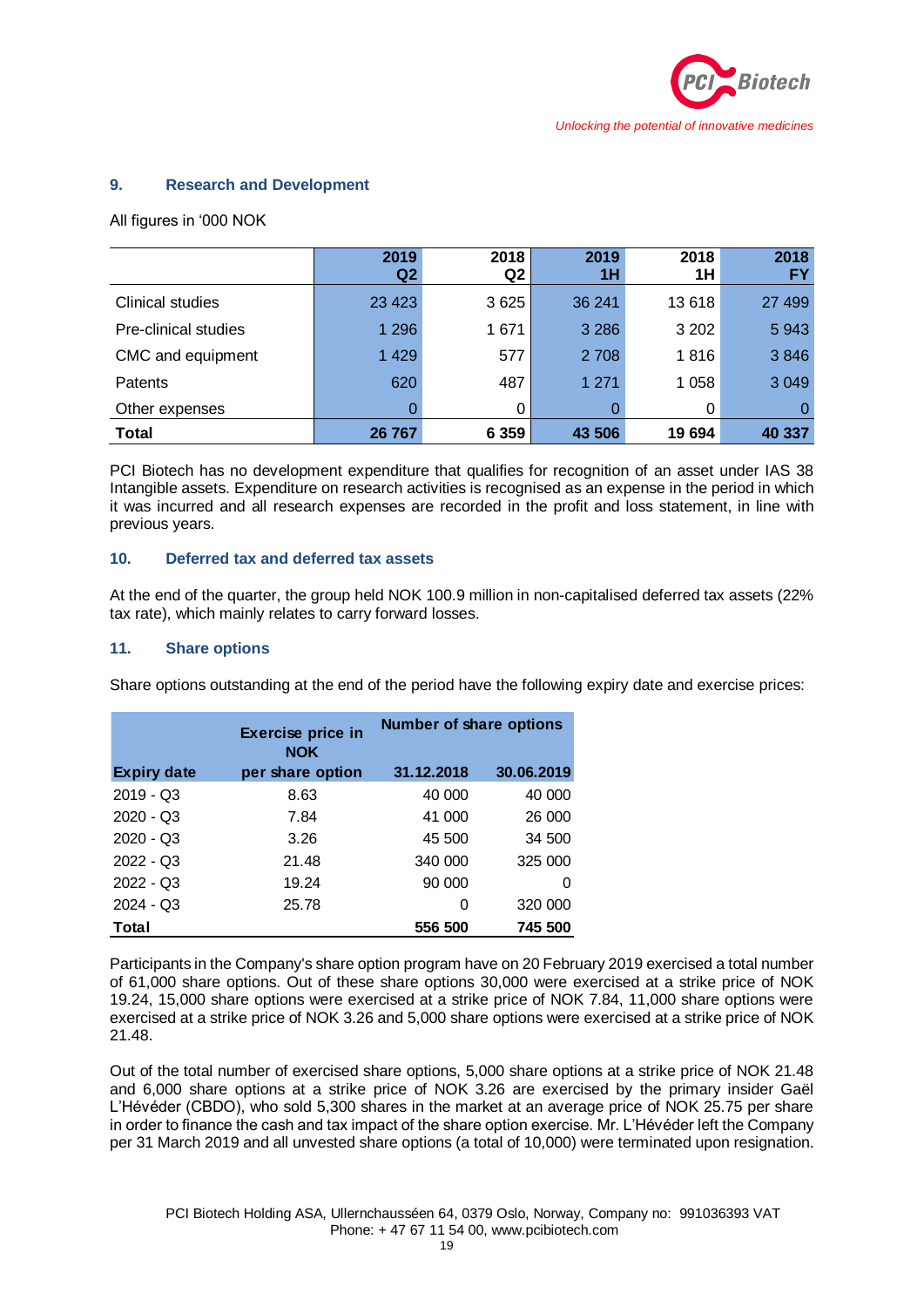

Out of the total number of exercised share options, 30,000 share options at a strike price of NOK 19.24 are exercised by the primary insider Hans Olivecrona (CMO), who has sold 30,000 shares in the market at an average price of NOK 25.75 per share. Mr. Olivecrona transitioned from an employee to a consultant position per end June 2019 and all unvested share options (a total of 60,000) were terminated upon the transition.

In accordance with the authorisation granted by the Annual General Meeting in May 2019, the Board of Directors awarded in June 2019 a total of 320,000 share options under the employee share option program. Each share option gives the right to subscribe for or acquire one share per option (after PCI Biotech Holding ASA's choice), at a strike price of NOK 25.78, equal to the volume weighted average share price (VWAP) for the last 5 days of trade prior to the grant date. The share options are lapsing in Q3 2024.

The share options can be exercised with 1/3 of the options after one year, further 1/3 after two years and the last third after three years. To ensure long term ownership by executive management, shares shall be held for at least three years after exercise, except shares to be sold immediately to cover transaction costs and tax under a so called cash less exercise. The share options are subject to other customary terms and conditions for employee incentive programs and the share options are lapsing in Q3 2024.

The Black-Scholes method is used for fair value assessment of the share options at grant date and the fair value is assessed to NOK 6.8 million which will be charged to the profit and loss statement over the vesting period for the share options. During 1H 2019 a total number of 70,000 non-vested share options were terminated due to cease of employment. Expenses for these share options charged through profit and loss in previous periods have been reversed in 1H 2019, with a net positive effect of NOK 1.0 million.

The current authorisation, granted by the Annual General Meeting in May 2019, for the employee share option program allows for a total of 2,790,000 share options, of which 745,500 now have been granted by the Board of Directors.

| <b>Overview share options</b><br>2019, Senior executives | <b>Total</b><br>holdings<br>31.12 2018 | <b>Allocated</b> | Lapsed   | <b>Exercised</b> | <b>Expired</b> | <b>Total</b><br>holdings<br>30.06 2019 |
|----------------------------------------------------------|----------------------------------------|------------------|----------|------------------|----------------|----------------------------------------|
| Per Walday, CEO                                          | 104 000                                | 60 000           |          |                  |                | 104 000                                |
| Ronny Skuggedal, CFO                                     | 116 000                                | 40 000           |          |                  |                | 116 000                                |
| Anders Høgset, CSO                                       | 66 000                                 | 40 000           |          |                  |                | 66 000                                 |
| Gaël L'Hévéder*, CBDO                                    | 21 000                                 | 0                | $\Omega$ | 11 000           | 10 000         | 0                                      |
| Kristin Eivindvik, CDO                                   | 33 500                                 | 0                |          |                  |                | 33 500                                 |
| Hans Olivecrona**, CMO                                   | 90 000                                 | 0                |          | 30 000           | 60 000         |                                        |
| Sum                                                      | 430 500                                | 140 000          |          | 41 000           | 70 000         | 459 500                                |

\* Left the Company 31 March 2019 and all unexercised share options were terminated.

\*\* Transitioned from an employee to a consultant position by 30 June 2019 and all unexercised share options were terminated.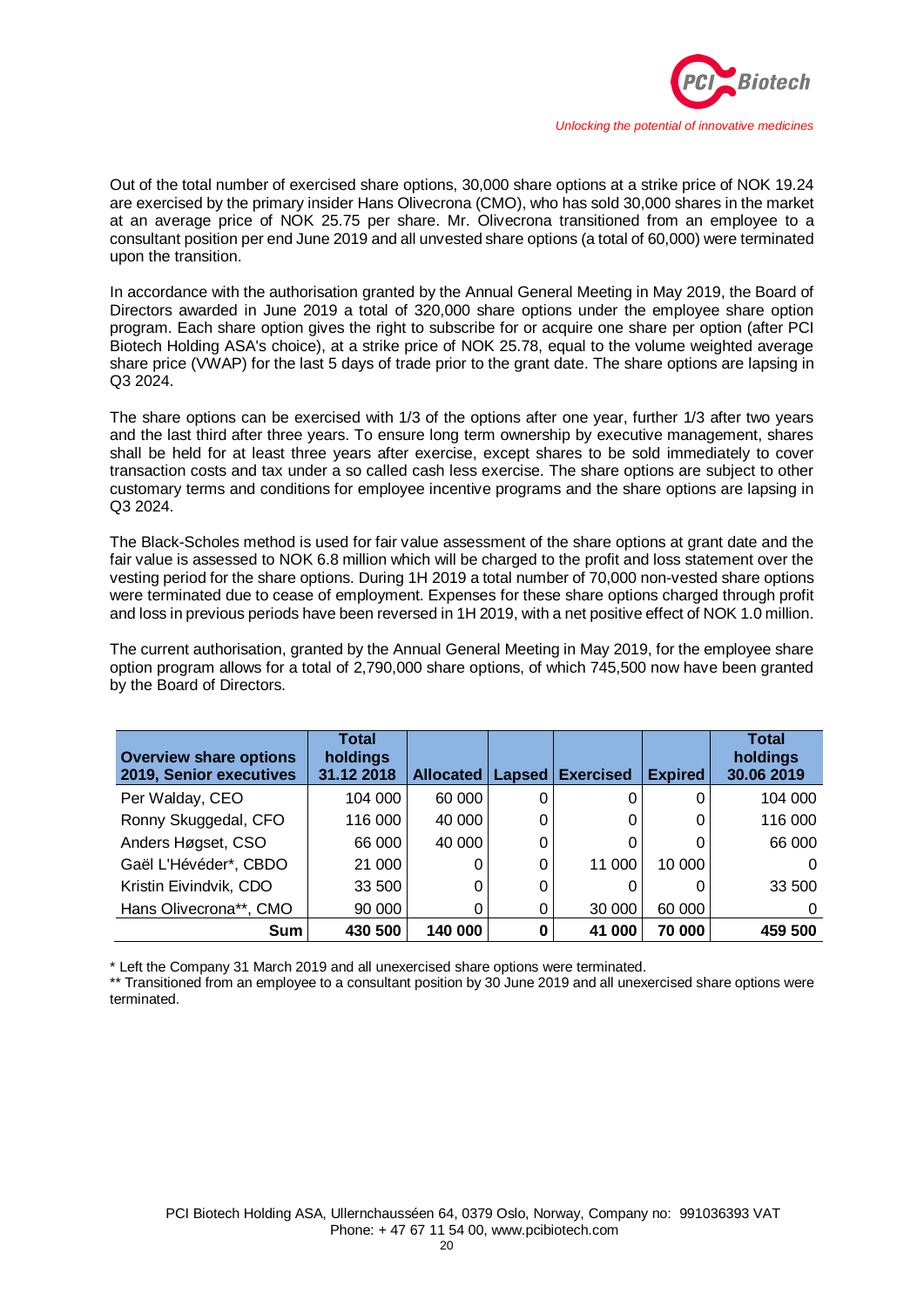

## **12. Share capital**

|                           | No. of shares | Nominal value per share<br>in NOK | <b>Share capital</b><br>in NOK |
|---------------------------|---------------|-----------------------------------|--------------------------------|
| 31.12.2018                | 37 164 890    | 3.00                              | 111 494 670                    |
| Exercise of share options | 61 000        | 3.00                              | 183 000                        |
| 30.06.2019                | 37 225 890    | 3.00                              | 111 677 670                    |

Participants of the Company's share option program for employees exercised a total number of 61,000 share options on 20 February 2019. Following the exercise of share options the Company's board of directors, pursuant to an authorisation granted by the Company's Annual General Meeting on 29 May 2018, decided to increase the Company's share capital with NOK 183,000 by issuing 61,000 new shares, each share with a nominal value of NOK 3.00 and each share giving one vote at the Company's general meeting. The transaction was completed 25 February 2019. The capital increase resulted in net proceeds of NOK 0.8 million and subsequent to the transactions the Company's share capital is NOK 111,667,670 divided into 37,225,890 shares, each share with a nominal value of NOK 3.00 and each share giving one vote at the Company's general meeting.

The Annual General Meeting in May 2019 authorised the Board of Directors to execute share capital increases by issuing up to 2,790,000 shares with a nominal value of NOK 3.00 in connection with the company's employee share option program. The authorisation is valid for one year. In addition the Board of Directors were authorised to execute share capital increases with up to NOK 12,004,700 in connection with private placements. The authorisation shall not be used to increase share capital by an amount in excess of 10% of the share capital, based on the share capital per date of the authorisation and potential share capital increases in relation to the employee share option program. The authorisation may be used for general corporate purposes and is valid for one year.

PCI Biotech has more than 3,700 shareholders at the end of first half 2019.

## **10 largest shareholders per 30 June 2019:**

| <b>Name</b>                          | No. of shares | Ownership |
|--------------------------------------|---------------|-----------|
| <b>FONDSAVANSE AS</b>                | 3 760 443     | 10,10 %   |
| MP PENSJON PK                        | 2 658 805     | 7,14 %    |
| <b>MYRLID AS</b>                     | 2 415 000     | 6,49 %    |
| RADIUMHOSPITALETS FORSKNINGSSTIFT.   | 1 281 415     | 3,44%     |
| NORDNET LIVSFORSIKRING AS            | 1 068 770     | 2,87 %    |
| <b>GRESSLIEN</b>                     | 627 000       | 1,68 %    |
| NORDNET BANK AB                      | 573 543       | 1,54 %    |
| JANDERSEN KAPITAL AS                 | 535 000       | 1.44%     |
| <b>BERG-LARSEN</b>                   | 490 504       | 1,32 %    |
| <b>VESLIK AS</b>                     | 417 570       | 1,12%     |
| <b>Total 10 largest shareholders</b> | 13 828 050    | 37, 15 %  |
| Others                               | 23 397 840    | 62,85 %   |
| Total                                | 37 225 890    | 100,00 %  |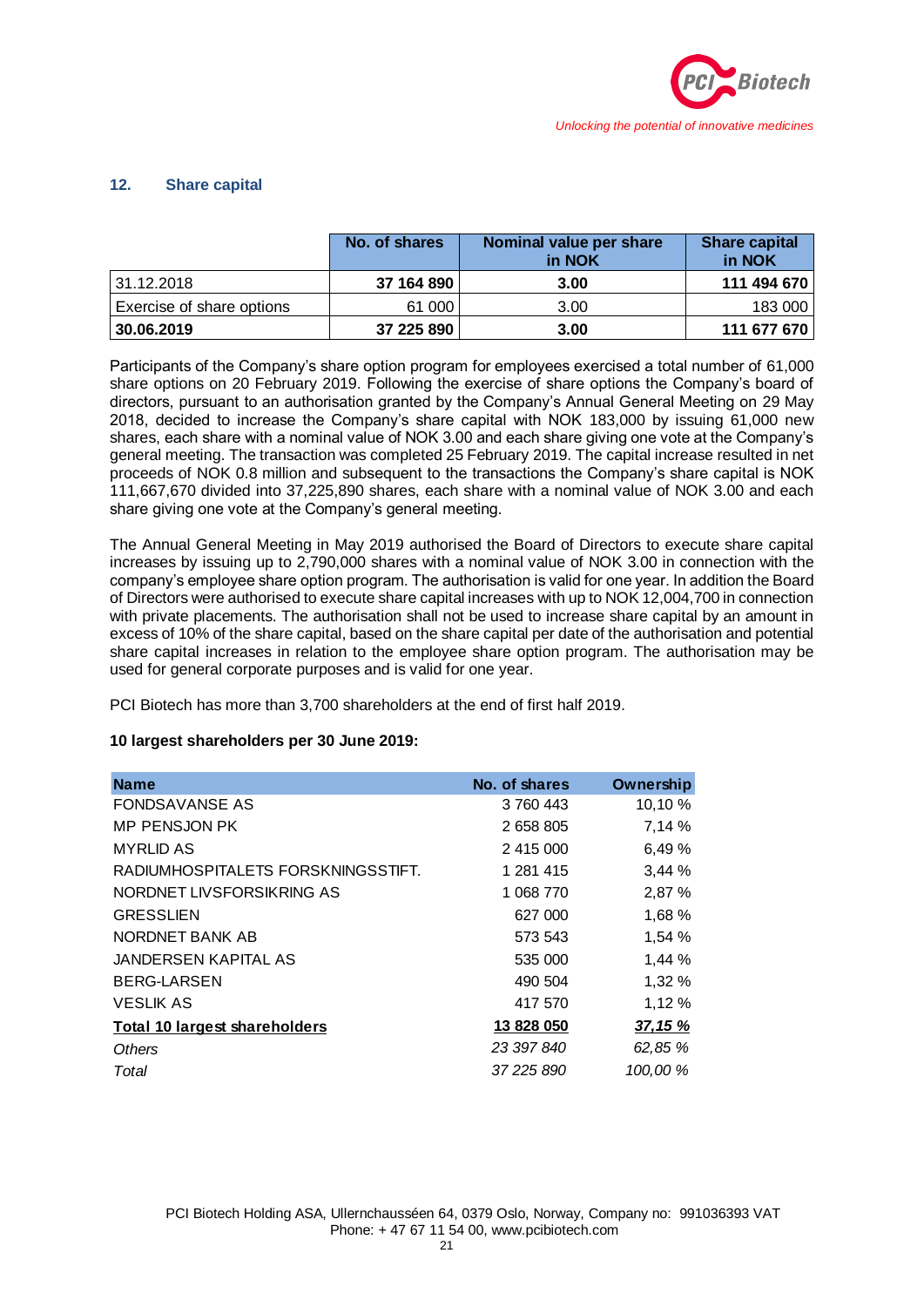

|                                   |                 | No. of shares |            |
|-----------------------------------|-----------------|---------------|------------|
| <b>Name</b>                       | <b>Position</b> | 31.12.2018    | 30.06.2019 |
| Hans Peter Bøhn                   | Chairman        | 123 662       | 123 662    |
| Christina Herder                  | Board member    | 10 000        | 10 000     |
| Lars Viksmoen (Stocken Invest AS) | Board member    | 12 966        | 12 966     |
| Hilde H. Steineger                | Board member*   | 0             | NA.        |
| Andrew Hughes                     | Board member    | ∩             | 0          |
| Hilde Furberg                     | Board member**  | NA.           | 0          |
| Per Walday                        | CEO             | 68 300        | 68 300     |
| Anders Høgset                     | CSO             | 63 300        | 63 300     |
| Ronny Skuggedal                   | <b>CFO</b>      | 28 300        | 28 300     |
| Gaël L'Hévéder                    | CBDO***         | 62 000        | <b>NA</b>  |
| Kristin Eivindvik                 | CDO             | 18 800        | 18 800     |
| Hans Olivecrona                   | CMO             | 0             | 0          |
| Total                             |                 | 387 328       | 325 328    |

Shares owned, directly or indirectly, by members of the board, senior executives and their personally related parties per end of first half of 2019:

\* Hilde H. Steineger ended her term as board member in May 2019 and holdings are reported up to that date. \*\* Hilde Furberg was elected as board member in the annual general meeting in May 2019 and holdings are reported from that date.

\*\*\* Gaël L'Hévéder resigned and left PCI Biotech by end of March 2019 and holdings are reported to that date.

### **13. Other short term liabilities**

Other short term liabilities mainly consist of accrued R&D and salary related costs and public duties.

### **14. Long term liabilities**

Long term liabilities include public duties payables due in 1-5 years for potential future exercises of share options in PCI Biotech's employee share option scheme and lease liabilities due in 1-3 years according to IFRS 16. See note 16 for further details regarding IFRS 16 implementation in 2019.

### **15. Financial assets and liabilities**

Cash and cash equivalents are measured as financial instruments at fair value through other comprehensive income (OCI). The carrying amount of cash and cash equivalents is applied and disclosed since this approximately equals to fair value since these instruments have a short term to maturity. All other financial assets and liabilities are measured as financial instruments at amortised cost and due to short term to maturity and/or low values non-discounted values are applied and disclosed.

### **16. Right of use assets and lease liabilities (IFRS 16)**

As of year-end 2018 PCI Biotech had no agreements that classified as financial lease under IAS 17. Under the new standard for leases, IFRS 16, PCI Biotech identified office lease as the only applicable right-to-use asset. IFRS 16 was implemented by PCI Biotech with effects as of 1 January 2019, applying the modified retrospective method and 2018 figures have therefore not been restated. The relevant noncancellable operating lease commitment per 1 January 2019 was NOK 2.0 million for 2019-2021, not including an extension option due to not reasonable certainty about option exercise. Discounted value applying an incremental borrowing rate of 6% was NOK 1.8 million.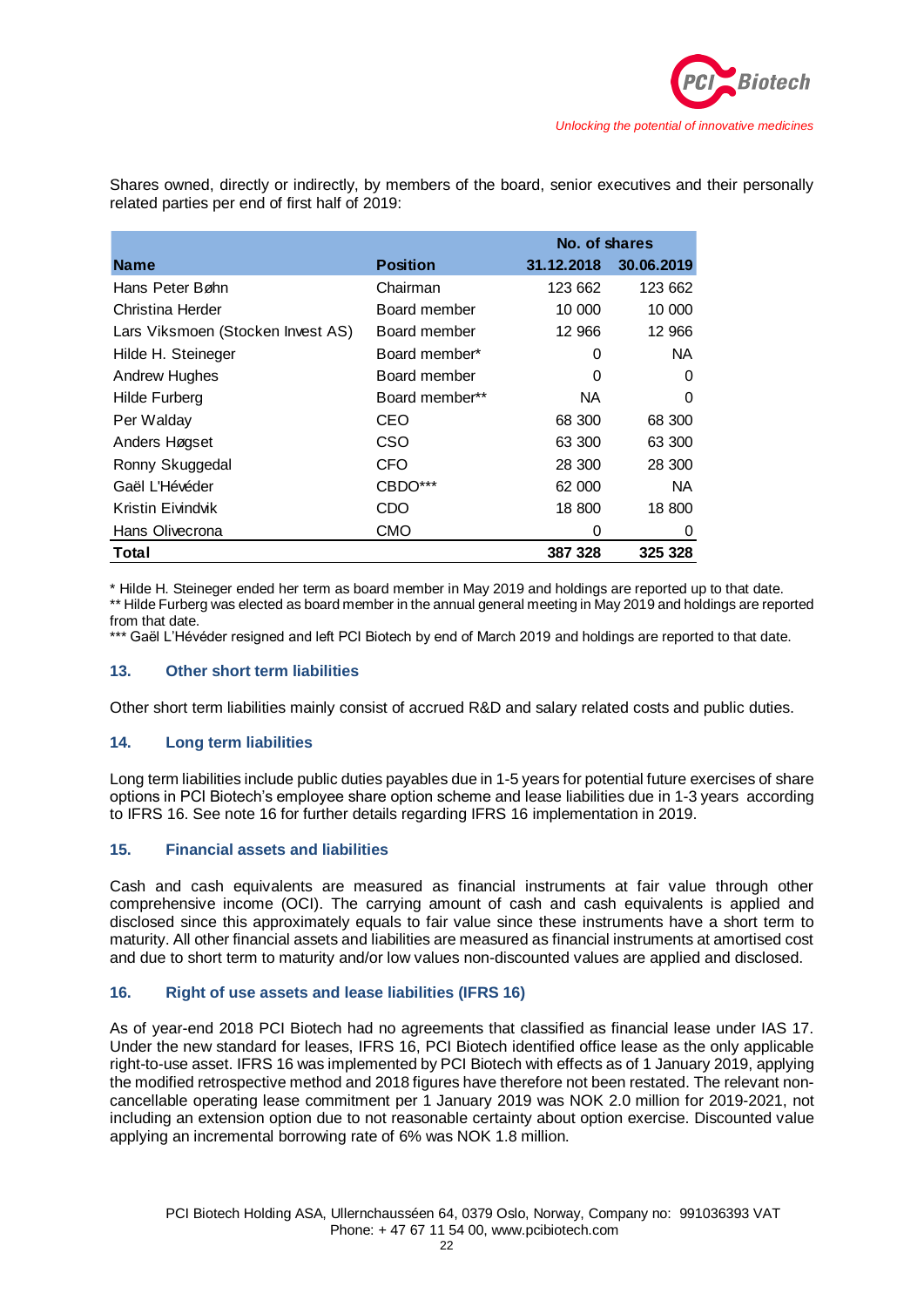

On transition to IFRS 16, PCI Biotech recognised NOK 1.8 million in right of use assets and a corresponding lease liability which are disclosed in the balance sheet as long- and short term liabilities depended on maturity of the corresponding lease payments. Accounting principles applied are described in the annual financial statement for the year ended 31 December 2018, under accounting principles section 4.

The implementation effect of IFRS 16, movements of the rights-of-use assets and lease liabilities and income statement and cash flow effects for first half 2019 are presented below:

### All figures in '000 NOK

### **Right of use asset – office**

| Initial recognition 01.01.2019                     | 1.816              |
|----------------------------------------------------|--------------------|
| Acquisition costs 30.06.2019                       | 1,816              |
|                                                    |                    |
| Depreciation Q1 2019                               | 151                |
| Depreciation Q2 2019                               | 151                |
| Accumulated depreciation and impairment 30.06.2019 | <u>302</u>         |
|                                                    |                    |
| Total right of use assets 30.06.2019               | 1.514              |
|                                                    |                    |
| Lower of remaining lease term or economic life     | 2.5 years          |
| Depreciation method                                | ∟inea <sup>,</sup> |

### **Lease liabilities - office**

| Initial recognition 01.01.2019                            | 1,816  |
|-----------------------------------------------------------|--------|
| Payments for the principal portion of the lease liability | $-327$ |
| Interest expenses on the lease liability                  | 18     |
| Total lease liabilities as of 30.06.2019                  | 1,507  |
|                                                           |        |
| Whereof:                                                  |        |
| Short term lease liabilities < 1 year                     | 329    |
| Long term lease liabilities > 1 year                      |        |

### **Income statement 1H 2019 – office lease**

| Depreciation                               | -302   |
|--------------------------------------------|--------|
| <b>Effect on Operating results</b>         | $-302$ |
|                                            |        |
| Interest expenses on the lease liabilities |        |
| <b>Effect on Net financial result</b>      |        |
|                                            |        |
| Net Comprehensive income effect            |        |

The net comprehensive income effect from implementation of IFRS 16 in 2019 will not impact cash flow. Payments for the principal portion of the lease liabilities (kNOK 327) for first half of 2019 are not charged to profit and loss under IFRS 16 and will only have cash flow effects for 2019, while for 2018 these payments were charged directly to profit and loss under IAS 17.

The impact of IFRS 16 adoption on net comprehensive income for first half 2019 compared to IAS 17, where the only income statement effect were payments for the principal portion of the lease liability, is kNOK 7 positive (kNOK -327 income effect under IAS 17 versus kNOK -320 income effect under IFRS 16).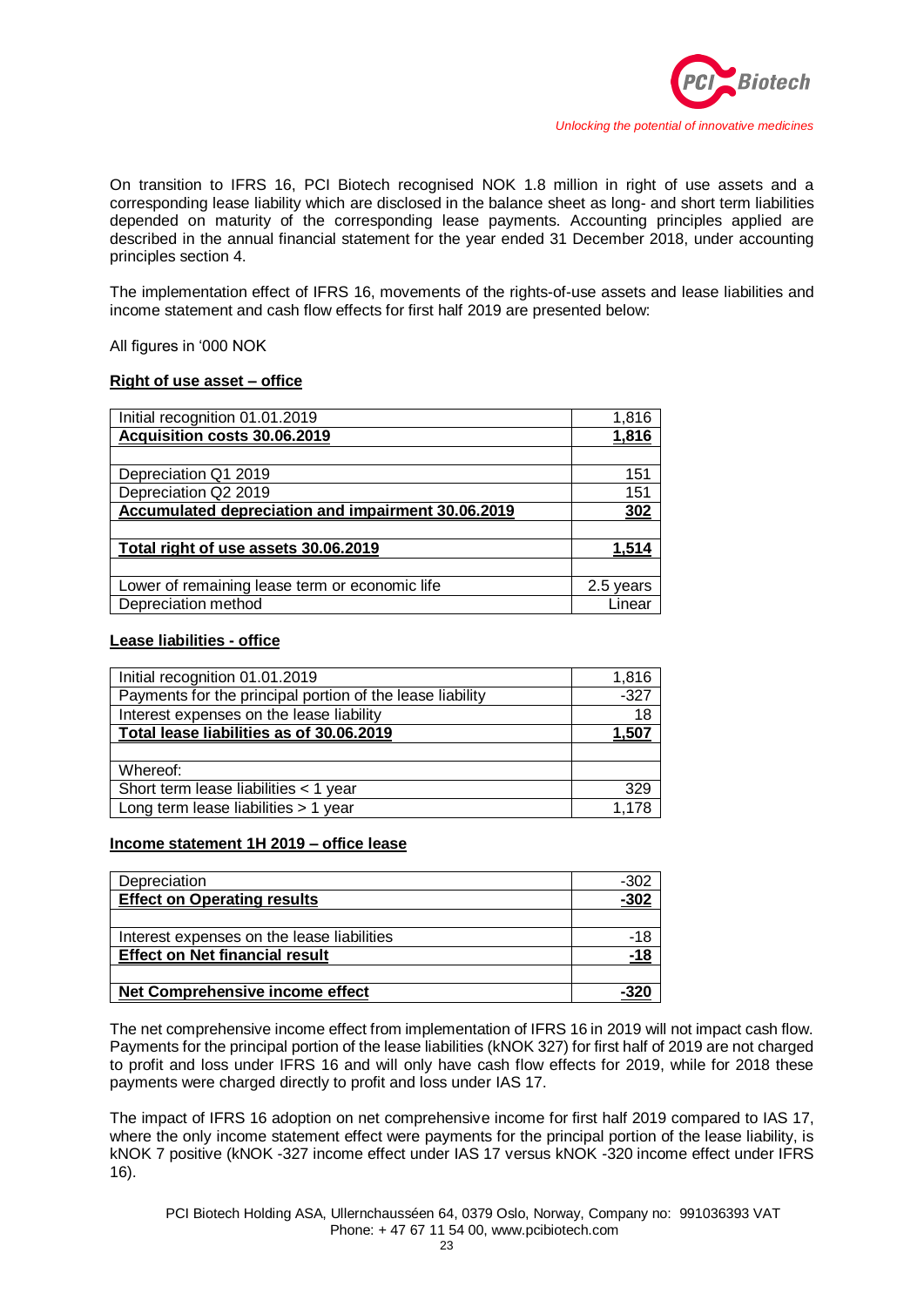

## **17. Property, plant and equipment**

PCI Biotech acquired the first lot of lasers to be used in the RELEASE study in Q2 2019. A linear depreciation method over the expected life-time of five years for the equipment will be applied.

#### **18. Subsequent events**

Initial positive feedback on an international patent application examination for intracellular delivery of mRNA was received in Q3 2019 and the application may generate valuable intellectual property (IP) for the fima*NAc* programme.

Preclinical results were in Q3 2019 published in the high-impact immunology journal "Frontiers in Immunology" (Combined Photosensitation and vaccination enable CD8 T-Cell Immunity and Tumor Suppression independent of CD4 T-Cell help, Varypataki et al. Front.Immunol. 10:1548).

The ongoing collaboration with an undisclosed large pharma company has been extended several times, most recently in Q3 2019 with additional six months until the end of December 2019. The aim of the extension is to complete of the agreed *in vivo* research. Thereafter the companies have agreed to use the following six months (until end of June 2020) to evaluate the potential for a further partnership.

PCI Biotech is not aware of any other post-closing events, which could materially influence this interim financial statement.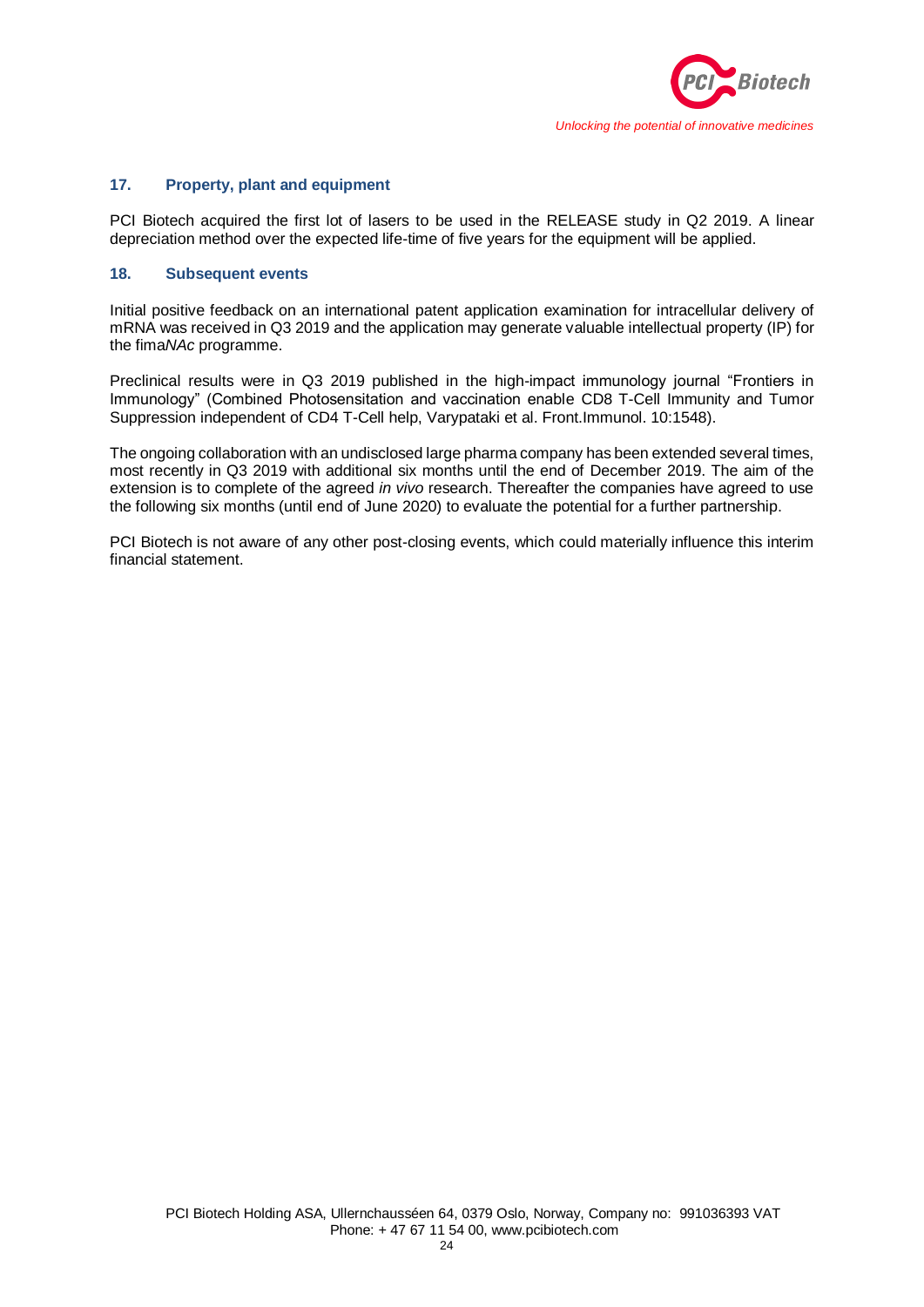

## **DEFINITIONS AND GLOSSARY**

| Amphinex:                                                     | Trade name of the clinical intravenous formulation of fimaporfin                                                                                                                                                                                                                                                                                    |
|---------------------------------------------------------------|-----------------------------------------------------------------------------------------------------------------------------------------------------------------------------------------------------------------------------------------------------------------------------------------------------------------------------------------------------|
| BIA:                                                          | User-driven research-based innovation program by the Research Council of Norway                                                                                                                                                                                                                                                                     |
| CCA:                                                          | Cholangiocarcinoma - Bile duct cancer                                                                                                                                                                                                                                                                                                               |
| CRC:                                                          | <b>Cohort Review Committee</b>                                                                                                                                                                                                                                                                                                                      |
| FDA:                                                          | US Food and Drug Administration                                                                                                                                                                                                                                                                                                                     |
| Fimaporfin:                                                   | Generic name of the photosensitiser active ingredient TPCS2a                                                                                                                                                                                                                                                                                        |
| fimaCHEM:                                                     | PCI Biotech's development program for enhancement of generic chemotherapies                                                                                                                                                                                                                                                                         |
| fimaNAc:                                                      | PCI Biotech's development program for delivery of nucleic acids                                                                                                                                                                                                                                                                                     |
| fimaVACC:                                                     | PCI Biotech's development program for a vaccination technology                                                                                                                                                                                                                                                                                      |
| HPV:                                                          | Human papillomavirus                                                                                                                                                                                                                                                                                                                                |
| IDMC:                                                         | Independent Data Monitoring Committee                                                                                                                                                                                                                                                                                                               |
| <b>IND</b>                                                    | <b>Investigational New Drug</b>                                                                                                                                                                                                                                                                                                                     |
| In vitro:                                                     | Studies performed with cells or biological molecules studied outside their normal<br>biological context; for example proteins are examined in solution, or cells in<br>artificial culture medium.                                                                                                                                                   |
| In vivo:                                                      | Studies in which the effects of various biological entities are tested on whole,<br>living organisms usually animals.                                                                                                                                                                                                                               |
| <b>KLH</b>                                                    | Keyhole limpet hemocyanin                                                                                                                                                                                                                                                                                                                           |
| ODD:                                                          | Orphan Drug Designation                                                                                                                                                                                                                                                                                                                             |
| ORR:                                                          | <b>Overall Response Rate</b>                                                                                                                                                                                                                                                                                                                        |
| OS:                                                           | <b>Overall Survival</b>                                                                                                                                                                                                                                                                                                                             |
| PCI:                                                          | Photochemical internalisation                                                                                                                                                                                                                                                                                                                       |
| PCIB:                                                         | PCI Biotech's ticker at Oslo Børs                                                                                                                                                                                                                                                                                                                   |
| PFS:                                                          | <b>Progression Free Survival</b>                                                                                                                                                                                                                                                                                                                    |
| <b>RELEASE:</b><br><b>R&amp;D:</b><br>SAC:<br>SoC:            | Name of PCI Biotech's pivotal study for inoperable extrahepatic bile duct cancer<br>Research and Development<br><b>Scientific Advisory Committee</b><br><b>Standard of Care</b>                                                                                                                                                                     |
| NOK:<br>FY:<br>$1H$ :<br>$Q1$ :<br>$Q2$ :<br>$Q3$ :<br>$Q4$ : | Norwegian kroner<br>Financial year ( $1st$ January – $31st$ December)<br>First half (1 <sup>st</sup> January – $30th$ June)<br>First quarter ( $1st$ January – $31st$ March)<br>Second quarter (1 <sup>st</sup> April – 30 <sup>th</sup> June)<br>Third quarter $(1st$ July – $30th$ September)<br>Fourth quarter ( $1st October - 31st December$ ) |
|                                                               |                                                                                                                                                                                                                                                                                                                                                     |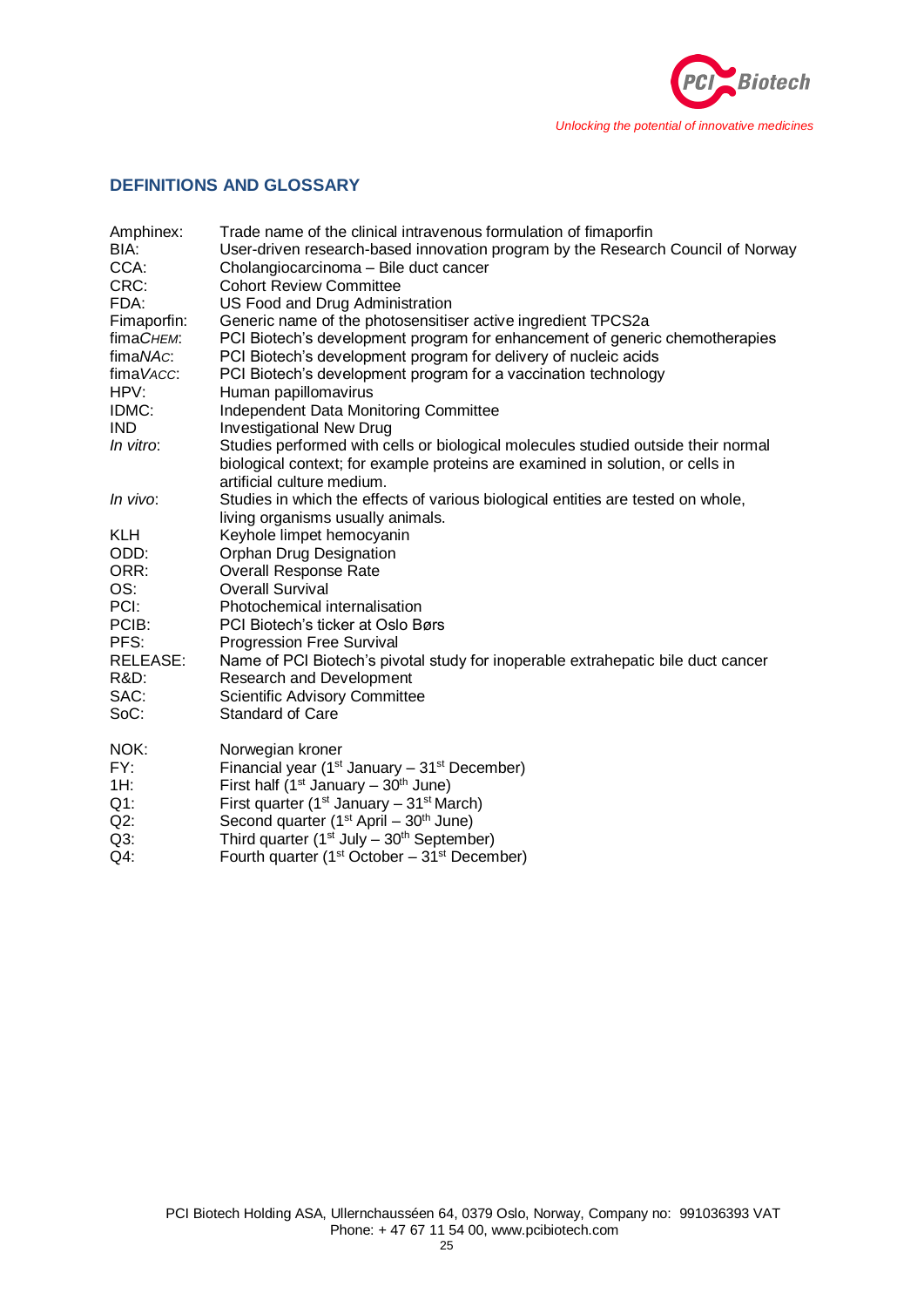

### **FINANCIAL CALENDAR**

| Q3 Report 2019 | 27 November | 2019 |
|----------------|-------------|------|
| Q4 Report 2019 | 26 February | 2020 |
| Annual Report  | 22 April    | 2020 |
| Q1 Report 2020 | 6 May       | 2020 |
| Q2 Report 2020 | 26 August   | 2020 |
| Q3 Report 2020 | 11 November | 2020 |

## **INVESTOR CONTACT**

Contact person: Ronny Skuggedal, CFO, email: [rs@pcibiotech.no,](mailto:rs@pcibiotech.no) mob: +47 9400 5757

## **FORWARD LOOKING STATEMENTS**

This Report contains certain forward-looking statements relating to the business, financial performance and results of the Company and/or the industry in which it operates. Forward-looking statements concern future circumstances and results and other statements that are not historical facts, and are sometimes identified by the words "believes", expects", "predicts", "intends", "projects", "plans", "estimates", "aims", "foresees", "anticipates", "targets", and similar expressions. The forward-looking statements contained in this Report, including assumptions, opinions and views of the Company or cited from third party sources, are solely opinions and forecasts which are subject to risks, uncertainties and other factors that may cause the actual results, performance or achievements of the Company to be materially different from any future results, performance or achievements that are expressed or implied by statements and information in the Report, including, among others, risks or uncertainties associated with the Company's business, segments, development, growth management, financing, market acceptance and relations with customers, and, more generally, general economic and business conditions, changes in domestic and foreign laws and regulations, taxes, changes in competition and pricing environments, and fluctuations in currency exchange rates and interest rates. None of the Company or any of its subsidiaries or any such person's directors, employees or advisors provide any assurance that the assumptions underlying forward-looking statements expressed in this Report are free from errors nor does any of them accept any responsibility for the future accuracy of such forwardlooking statements.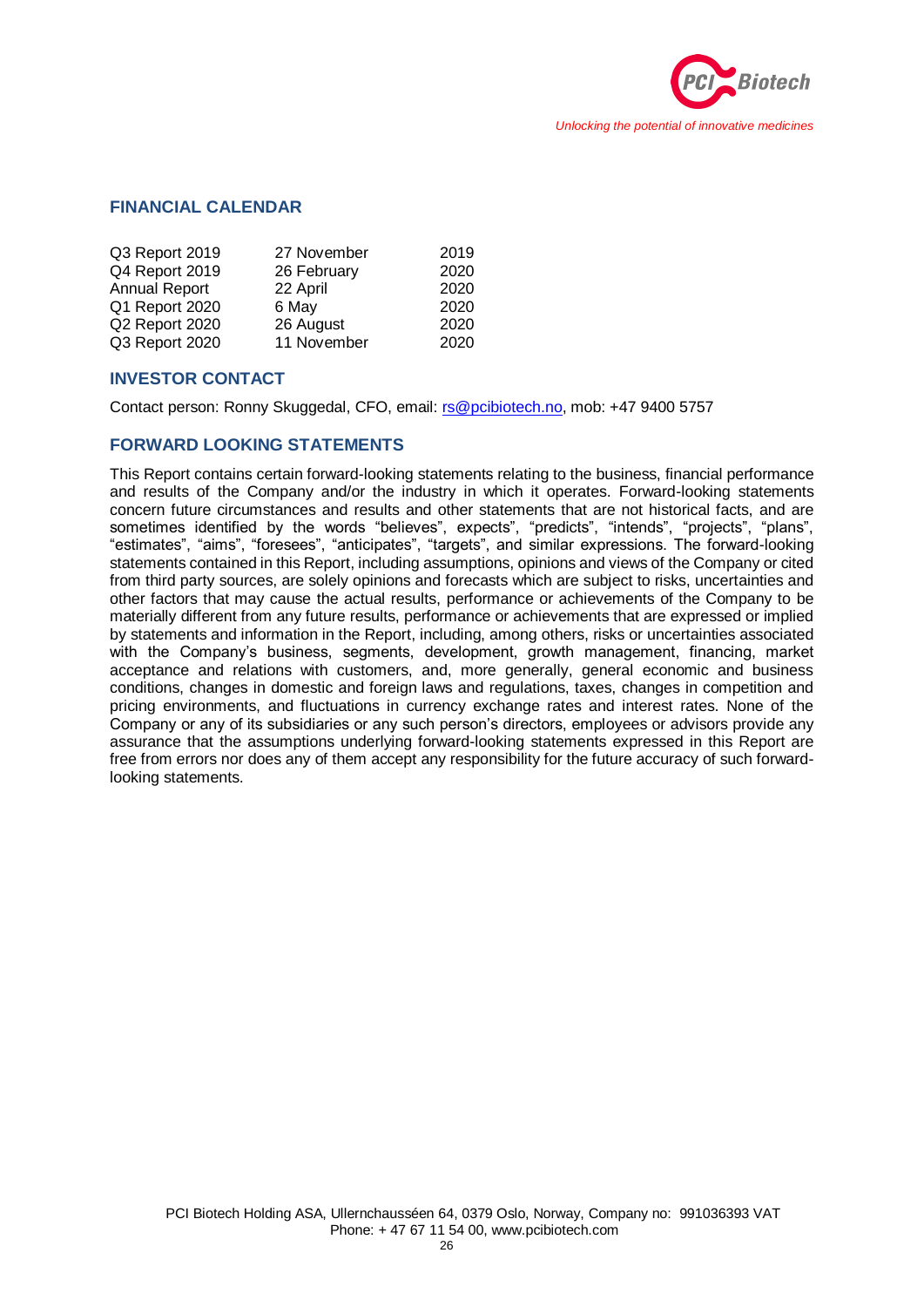